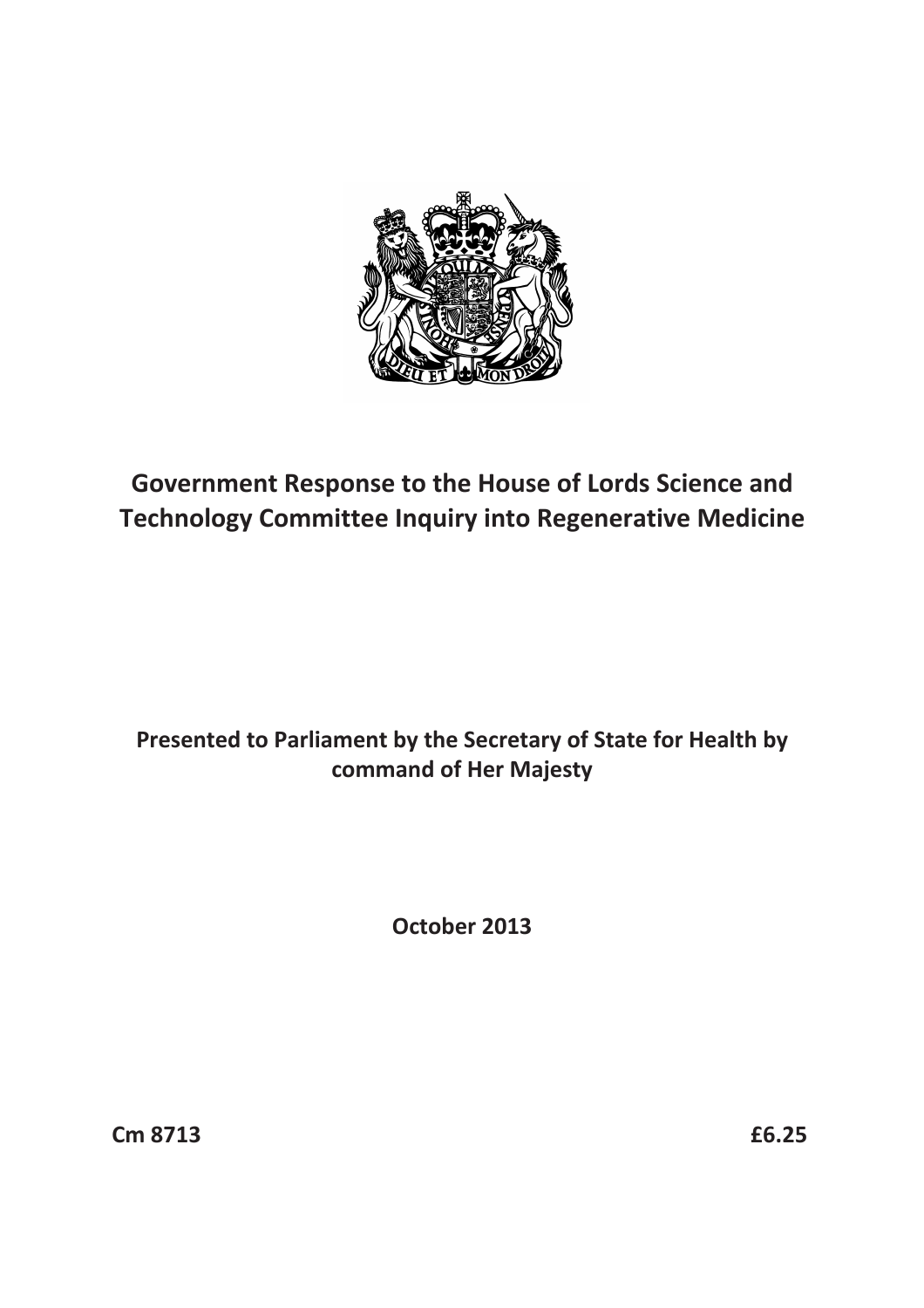#### **© Crown copyright 2013**

You may re-use this information (excluding logos) free of charge in any format or medium, under the terms of the Open Government Licence. To view this licence, visit http://www.nationalarchives.gov.uk/doc/open-government-licence/ or e-mail: psi@nationalarchives.gsi.gov.uk.

Where we have identified any third party copyright information you will need to obtain permission from the copyright holders concerned.

Any enquiries regarding this publication should be sent to us at Health Science and Bioethics Division, Department of Health, 79 Whitehall, SW1A 2NS

You can download this publication from www.gov.uk/dh

ISBN: 9780101871327

Printed in the UK for The Stationery Office Limited on behalf of the Controller of Her Majesty's Stationery Office

ID 2590485 10/13 33249 19585

Printed on paper containing 75% recycled fibre content minimum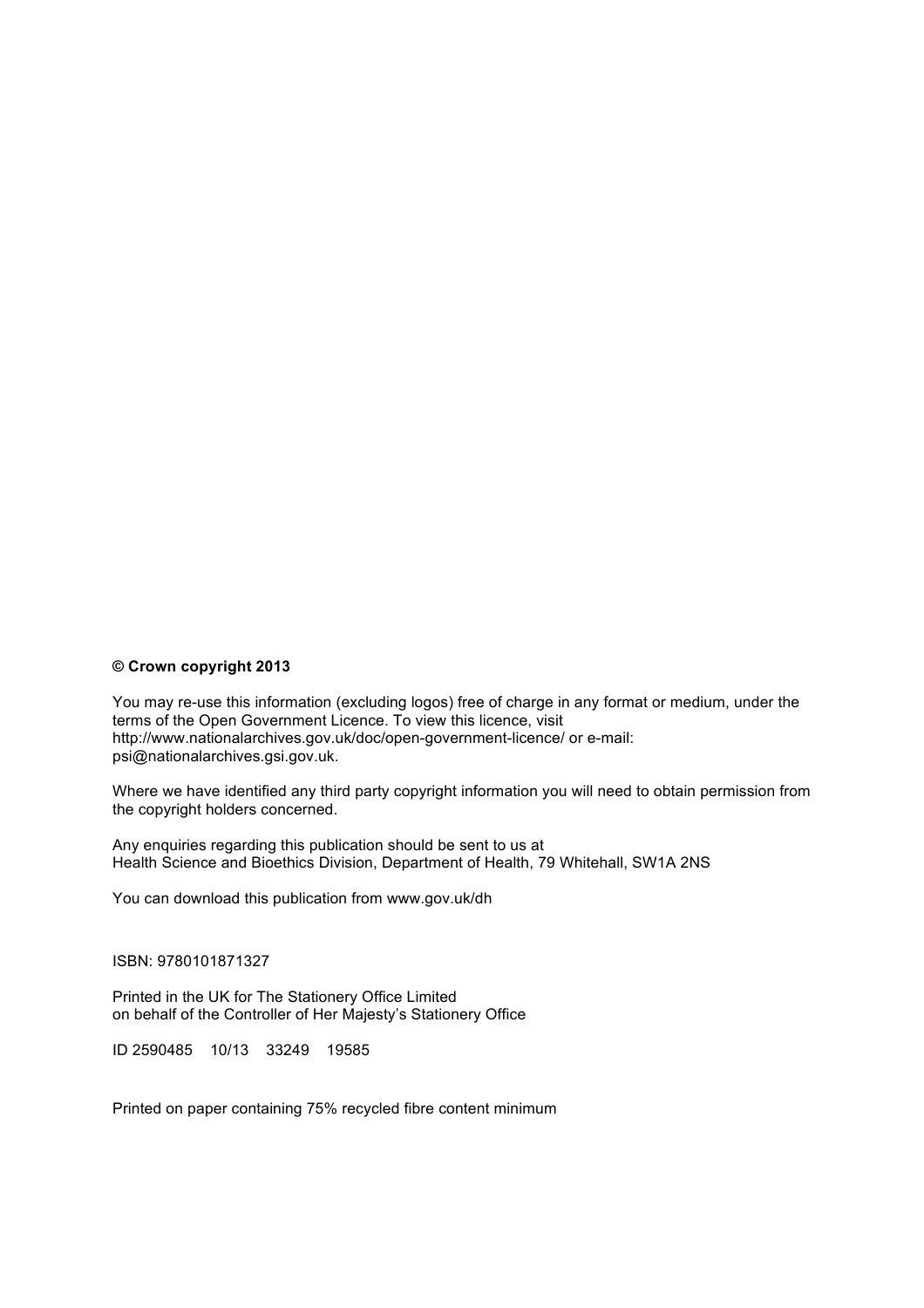### **Introduction**

This document sets out the Government's response to the House of Lords Science and Technology Committee report on Regenerative Medicine, chaired by Lord Krebs. Detailed responses to each of the 24 recommendations contained in the Committee's report can be found from page 4 onwards.

The Government remains committed to the field of regenerative medicine, which is recognised as one of the UK's Eight Great Technologies<sup>1</sup>, given its huge opportunities for technological advance and the economic benefits we believe it can bring to the UK economy. As established by the *Taking Stock of Regenerative Medicine in the UK*<sup>2</sup>report, the UK retains a strong position in Europe and globally in the science and commercial translation of regenerative medicine. The quality of our work in research and academia is world class, supported by a strict but enabling legislative and regulatory framework that is helping innovation to flourish.

The Government is already demonstrating its commitment to the translation of innovative research, including regenerative medicine, through the following:

- The £180 million Biomedical Catalyst is an integrated translational funding programme jointly operated by the Medical Research Council (MRC) and the Technology Strategy Board (TSB) to support academics and UK SMEs to develop innovative solutions to healthcare challenges. Regenerative medicine is within the scope of the Biomedical Catalyst programme and a number of regenerative medicine projects have been awarded funding.
- The Department of Health's National Institute for Health Research (NIHR) funds infrastructure in the NHS for translational research in regenerative medicine, in particular through Biomedical Research Centres (BRCs) and Units (BRUs). These are established in leading NHS and university partnerships to drive progress on innovation and translational research in biomedicine into NHS practice. In 2011, the Government announced £800 million NIHR funding for five years from April 2012 for 11 BRCs and 20 BRUs. As part of this, the BRCs and BRUs are currently undertaking £9 million per annum of world-leading translational research in regenerative medicine across a range of disease areas.
- The Biotechnology and Biological Sciences Research Council (BBSRC), Engineering and Physical Science Research Council (EPSRC) and MRC £25 million UK Regenerative Medicine Platform to address the technical and scientific challenges associated with translating promising scientific discoveries in this area towards clinical impact. As part of the first stage in the establishment of the UKRMP, three interdisciplinary and

<sup>1</sup> http://www.policyexchange.org.uk/images/publications/eight%20great%20technologies.pdf

<sup>&</sup>lt;sup>2</sup> [https://www.gov.uk/government/uploads/system/uploads/attachment\\_data/file/32459/11-1056-taking](https://www.gov.uk/government/uploads/system/uploads/attachment_data/file/32459/11-1056-taking-stock-of-regenerative-medicine.pdf)stock-of-regenerative-medicine.pdf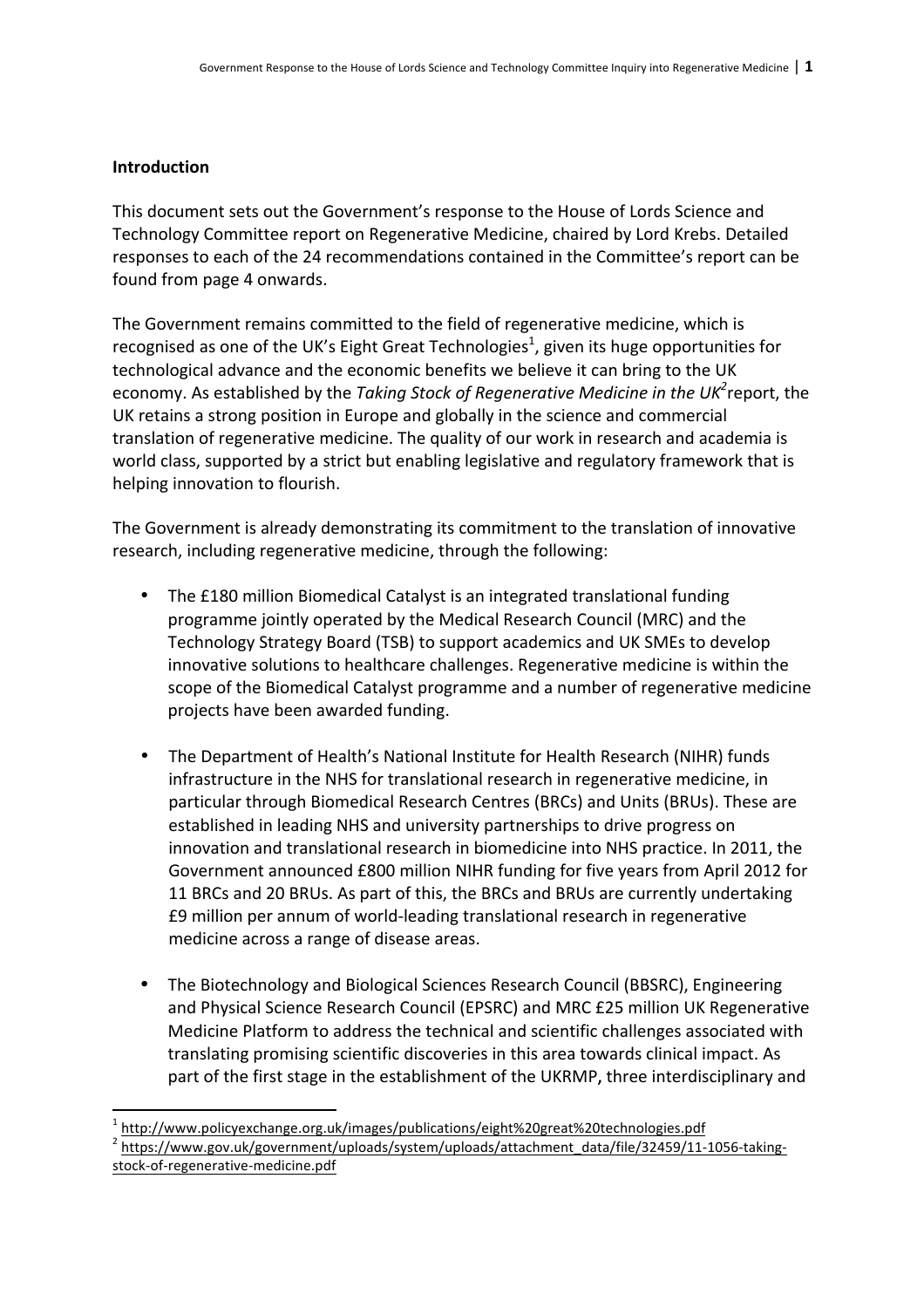complementary research hubs have been established, which together provide a world-leading programme to promote the development of regenerative therapies.

• The Cell Therapy Catapult is a centre of translational excellence for regenerative medicine. Its vision is for the UK to be a global leader in the development, delivery and commercialisation of cell therapy, making it a location for business start-up and growth. The Catapult has already initiated several projects advancing the translational agenda including assisting industry or academic groups to develop key manufacturing processes, design and execute clinical trials and give regulatory advice. In addition the TSB supports Regenerative Medicine themed R&D competitions and in 2013 has already committed a further £8m to a competition in this area.

As a result of recommendations made by the Committee, we will include a central place on the UK Regenerative Medicine Platform which provides information on these funding schemes. 

The Government is pleased that the Committee recognised the potential resource that the UK has in the National Health Service (NHS), providing access to patients in one system. For new innovative therapies, such as regenerative medicines, we are implementing recommendations from the *Innovation Health and Wealth*<sup>3</sup> report to spread innovation quickly and at a scale throughout the NHS to improve outcomes and quality for patients and the NHS. The establishment of 15 Academic Health Science Networks will provide a unique opportunity to align education, clinical research, informatics, innovation, training and education and health care delivery. They will improve patient and population health outcomes by translating research into practice, and developing and implementing integrated healthcare services.

We agree with the Committee that a clear pathway from development to delivery of regenerative medicines in the NHS will aid the growth of this sector, so that effective regenerative medicines become readily available and provide benefits to patients. This is why we are establishing a Regenerative Medicine Expert Group to develop an NHS regenerative medicine delivery readiness strategy and action plan. This group will draw on existing initiatives mentioned above and elsewhere in this response and will build on these so that the NHS is fully prepared to deliver these innovative treatments. The group will be supported by the Department of Health and members of the group will include NHS England, National Institute for Health and Care Excellence, regulators, industry, researchers, patient representatives, NHS Blood and Transplant, Scottish National Blood Transfusion Service and the Cell Therapy Catapult.

The Regenerative Medicine Expert Group will also include in its remit a role to monitor the effect of regulation on the development of regenerative medicines in the UK. Bringing together the regulators with those developing regenerative medicines from academia and industry through the membership of the group will allow any regulatory concerns to be

<sup>&</sup>lt;sup>3</sup>[http://webarchive.nationalarchives.gov.uk/20130107105354/http://www.dh.gov.uk/prod\\_consum\\_dh/group](http://webarchive.nationalarchives.gov.uk/20130107105354/http://www.dh.gov.uk/prod_consum_dh/groups/dh_digitalassets/documents/digitalasset/dh_134597.pdf) s/dh\_digitalassets/documents/digitalasset/dh\_134597.pdf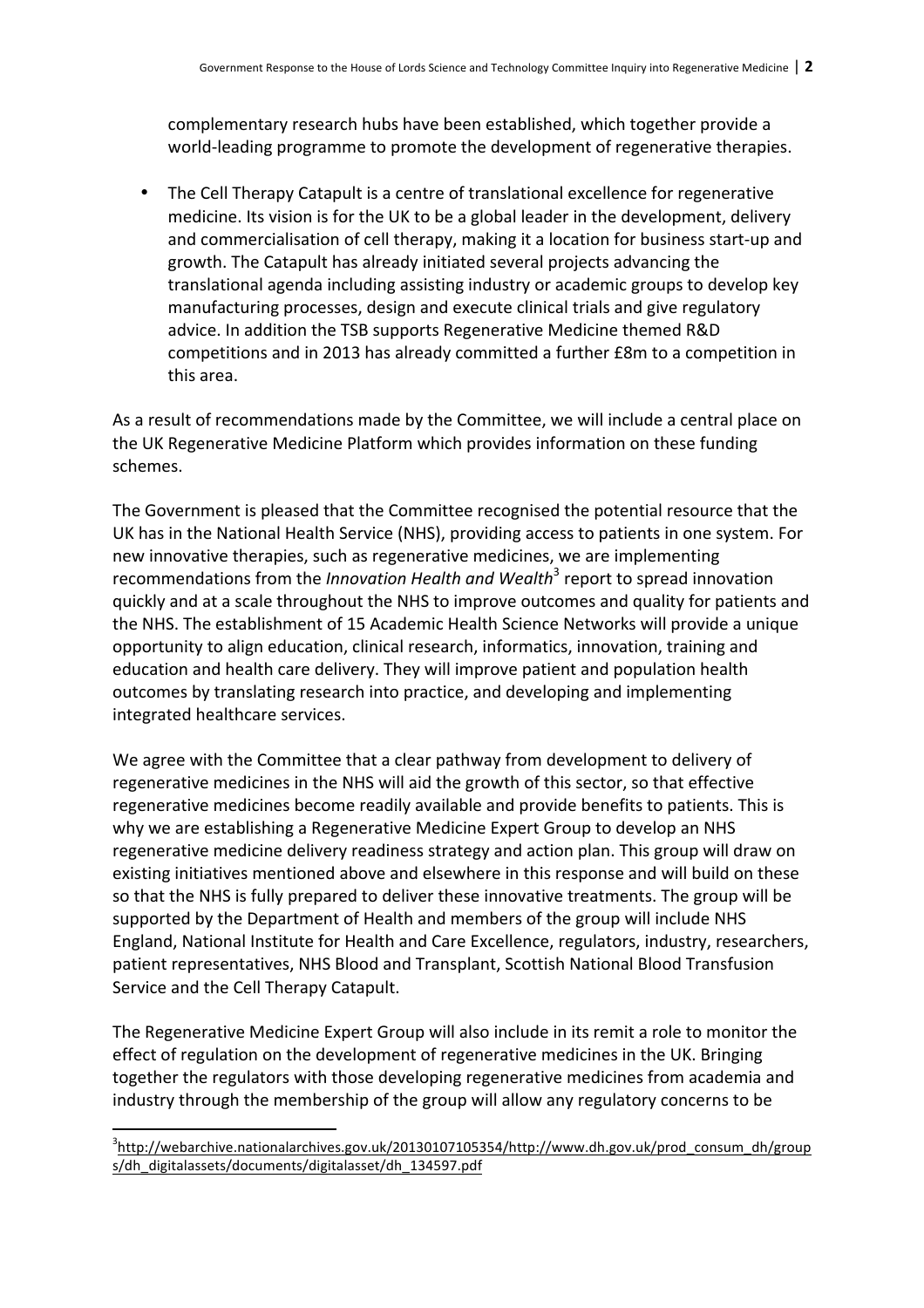raised with the group and addressed. The UK has benefited from strong support for the development of regenerative medicines with a robust, but facilitating, regulatory system for stem cell research, recognised as leading the world on regulation of embryonic stem cells. The Government is committed to ensuring that the regulatory system remains proportionate and risk-based, whilst also operating within the context of EU level regulatory harmonisation of advanced therapy medicinal products.

The Government is also taking forward an "Adaptive Licensing" pilot programme, with the objective of accelerating the availability of new and innovative medicines using existing medicines licensing processes. As set out in the Prime Minister's 2011 Strategy for UK Life Sciences<sup>4</sup>, the MHRA has brought together an expert group on innovation in the regulation of healthcare to agree a programme to drive the adaptive licensing agenda forward. This group has endorsed the UK progress on adaptive licensing and early access.

Regenerative medicine has the potential to play an increasingly vital role in delivering the next generation of healthcare, offering treatments or possible cures for areas of unmet medical need. The Government welcomes the Committee's report which makes a number of helpful recommendations aimed at translating regenerative medicines to improve the quality of peoples' lives and drive economic benefits for the UK. The Government hopes that this response is clear in establishing how we will achieve those aims.

Lavery Many

Earl Howe, Parliamentary Under Secretary of State for Quality (Lords)

airel Willetter

<u> 1989 - Jan Samuel Barbara, margaret e</u>

David Willetts, Minister of State for Universities and Science

<sup>4</sup> [https://www.gov.uk/government/uploads/system/uploads/attachment\\_data/file/32457/11-1429-strategy](https://www.gov.uk/government/uploads/system/uploads/attachment_data/file/32457/11-1429-strategy-for-uk-life-sciences.pdf)for-uk-life-sciences.pdf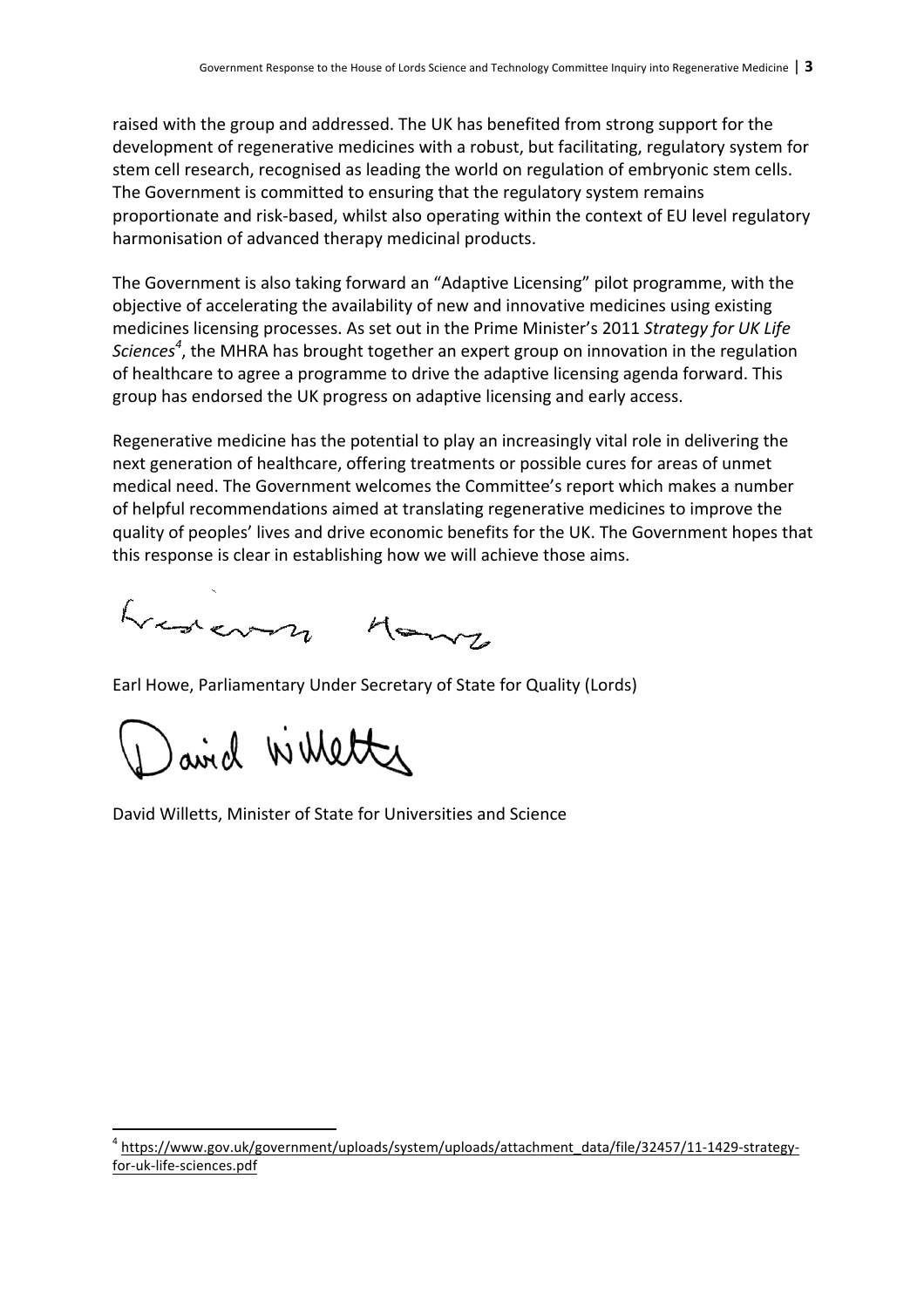**1. We recommend that, as a matter of urgency, the HRA establish a regulatory advice service. This would build on the expertise of the Office for Life Science toolkit, the newly established MHRA Innovation Office and the experience of regulators. Researchers and companies require more than a web-based service. They should be assigned a single point of contact to support them in navigating the regulatory system, directing their queries to others where appropriate, but retaining ownership and oversight of the advice process. Such a service would be of short-term value to this (and the broad healthcare) sector until such a time as the regulatory environment is rationalised (paragraph 71).** 

The Government recognises the need to provide regulatory support and guidance to assist those working in the area of regenerative medicine. The regulators with functions which extend to regenerative medicine carry out a range of ongoing initiatives to provide regulatory support. The regulators also collaborate in providing guidance, for example in developing the Department of Health and the MRC's UK Stem Cell Tool Kit<sup>5</sup>, referenced in the Committee's report.

The Health Research Authority (HRA) provides guidance, advice and resources for applicants and the research community through its website, the Integrated Research Application System (IRAS), the National Research Ethics Service (NRES), the HRA's email queries line and online decision tools. The HRA is committed to developing, improving and building upon these existing tools and will work with research regulators and other organisations providing guidance and advice to improve consistency and reduce unnecessary duplication in information provided by regulators. This will include developing a single queries line, and redevelopment of the HRA website to provide a source of consolidated information on requirements for research, and make information easier to find. The HRA are also testing whether the early provision of advice to applicants improves rate and time to Research Ethics Committee (REC) approval. Health Research Wales has also recently been established to provide information and support with clinical research in Wales.

As mentioned by the Committee, the Medicines and Healthcare products Regulatory Agency (MHRA) opened an Innovation Office in March 2013 to foster and support innovation in the development and manufacture of medicines and the development of medical devices. The Innovation Office is in addition to the existing services the MHRA offers to support innovation through regulatory advice meetings, scientific advice, workshops and guidance. To date, while the number of enquiries received has been relatively low, some of them have been related to Advanced Therapy Medicinal Products (ATMPs). Enquiries have come from a wide range of organisations; the largest category was SMEs, followed by consultants, academics and pharmaceutical companies. The MHRA will be following up with those who have made enquiries to seek feedback about their experience and extent of satisfaction with the Innovation Office.

**2. The Health Research Authority (HRA) has made some positive first steps and it must now demonstrate its effectiveness by streamlining the macro regulatory environment. We recommend that the HRA commission an independent advisory** 

 $\overline{\phantom{a}}$ 

<sup>&</sup>lt;sup>5</sup> http://www.sc-toolkit.ac.uk/home.cfm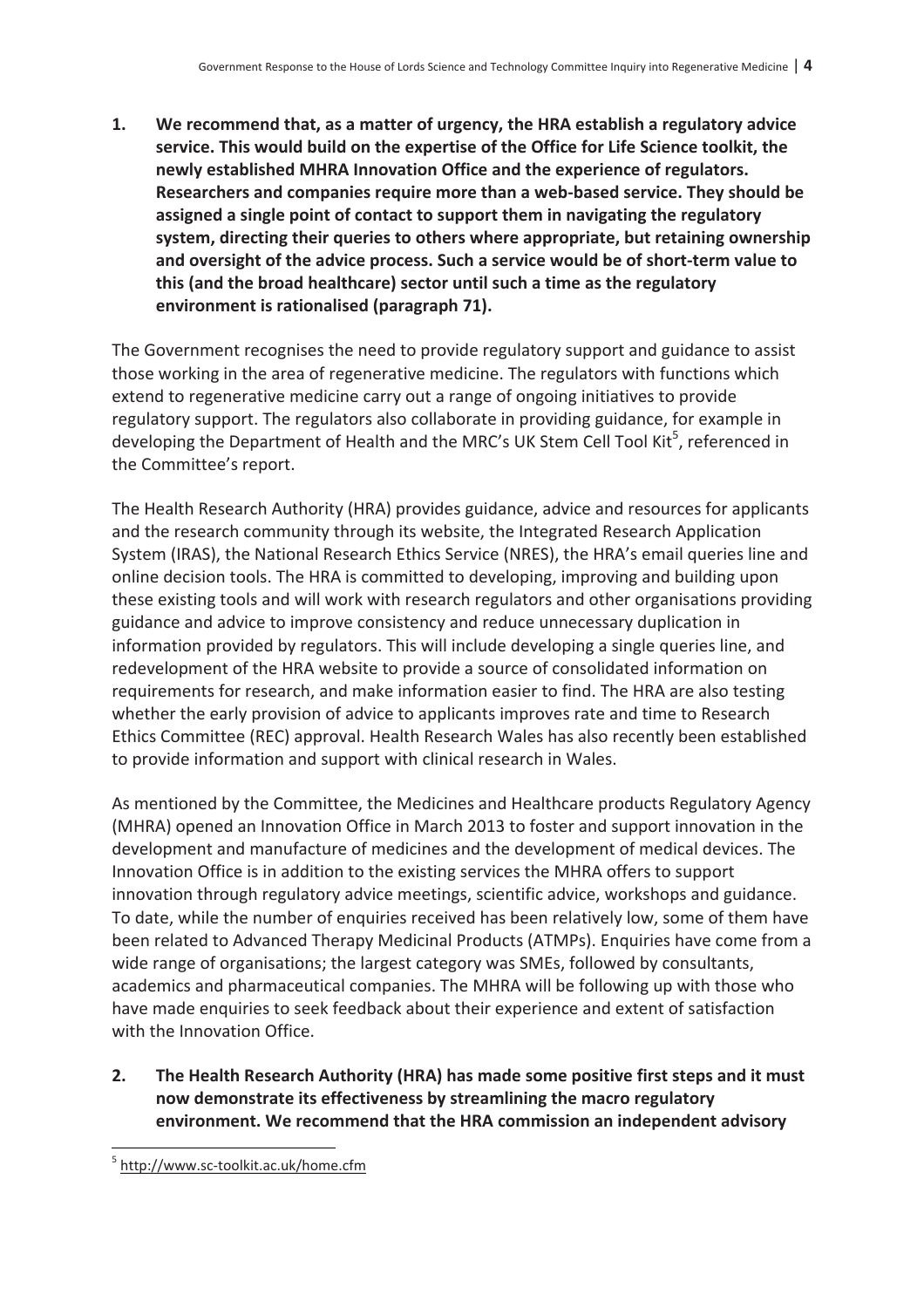group, made up of national and international experts in regulation, to develop a designed-for-purpose regulatory system. The UK rightly has a good reputation for its robust regulatory system; it is vital that this reputation be maintained. Similarly, we acknowledge there is significant value in the expertise of some regulators. But patients, business and the taxpayer deserve a modern, designed-for-purpose, **efficient regulatory system rather than one that has evolved in a haphazard,** piecemeal way. An independent advisory group supporting the HRA will give it the necessary support to focus and clarify the functions of regulators. This group should give special consideration to reducing the overall number of regulators. We recommend that the group make proposals 18 months from its establishment. We will revisit this aspect of the inquiry to ensure that progress has been made. The **HRA** must simplify the regulatory route so that the development of regenerative medicine, and other innovative therapies, is not hindered (paragraph 73).

The Government's *Plan for Growth<sup>6</sup>,* published in March 2011, recognised that health research regulation and governance had become increasingly complex and committed to setting up the HRA to streamline regulation and improve the cost effectiveness of clinical trials. The Government is committed to embedding the principles of proportionate, riskbased regulation across all regulated sectors. This includes cutting bureaucracy and unnecessary 'red tape' to deliver greater accountability and better focused, better targeted and more effective protections.

The Regenerative Medicine Expert Group that we will be establishing (see recommendation 10) will include in its remit a role to monitor the effect of regulation on the development of regenerative medicines in the UK. Bringing together the regulators with those developing regenerative medicines from academia and industry through the membership of the group will allow any regulatory concerns to be raised and addressed. This role for the group, as well as work already ongoing to streamline the regulation in this area and the recent reviews of the regulators, means that the Government does not believe there is a need for an additional advisory group on regulation.

We agree on the importance of streamlining the regulatory pathway as far as possible. The Government made a commitment to cut the number of health arm's-length bodies and to significantly reduce bureaucracy. The Government commissioned an independent review of the work of the Human Fertilisation and Embryology Authority (HFEA) and the Human Tissue Authority (HTA) earlier this year. This included looking at the regulation of activities aimed at developing cell based therapies. The Government accepted the recommendation made in the McCracken report for the regulation of tissue for applications aimed at developing regenerative medicine products to be transferred from the HTA to the MHRA in order to simplify the regulatory pathway for those involved in such developments. The HTA and MHRA are working closely to implement this recommendation.

<sup>&</sup>lt;sup>6</sup>https://www.gov.uk/government/uploads/system/uploads/attachment\_data/file/31584/2011budget\_growth .pdf

<sup>&</sup>lt;sup>7</sup>https://www.gov.uk/government/uploads/system/uploads/attachment\_data/file/216947/Justin\_McCracken\_ report of review of HFEA and HTA.pdf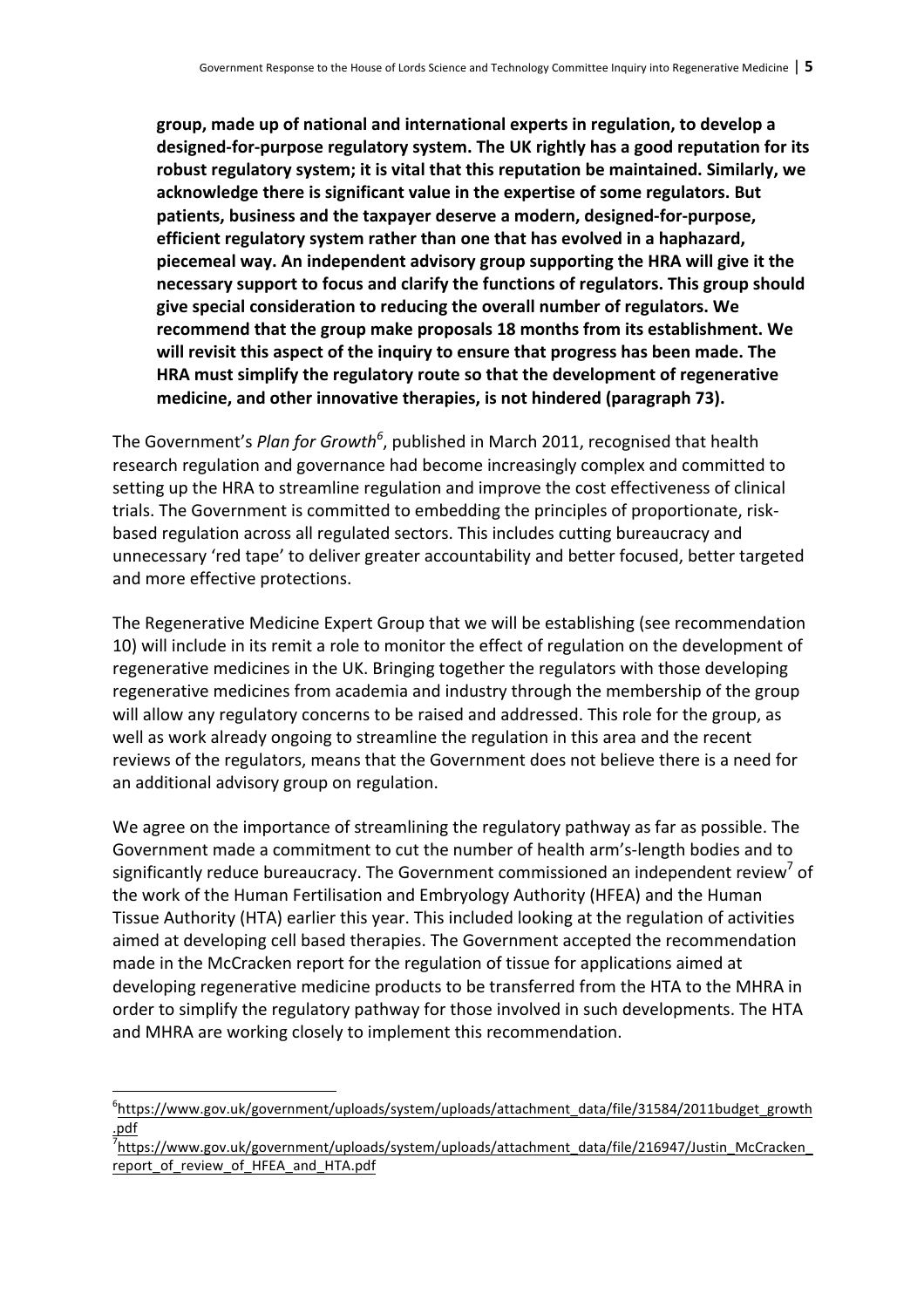The HRA is one of a number of bodies with responsibility for the regulation and governance of research in the UK and it is taking a leadership role in promoting consistent and proportionate standards for compliance and inspection. The HRA has a number of projects underway to improve the health research process in collaboration with NIHR, the MHRA and the National Institute for Social Care and Health Research (NISCHR). The HRA's Collaboration and Development Steering Group is overseeing a set of projects to improve the environment for research in the UK. The Committee heard about the HRA's study to test the feasibility of a streamlined HRA assessment for the approval of research in the NHS. This would combine and replace aspects of current reviews by NHS R&D and Research Ethics Committees (RECs). This Group found that both study-wide and local R&D assessments can be integrated into an HRA assessment, which itself includes Research Ethics Committee approvals, and would reduce the complexity of the approvals process for researchers and industry significantly. The Department of Health has asked the HRA to develop a business case with costed options on implementing the integrated assessment.

**3.** We recommend that the NIHR establish a regenerative medicine stream of its clinical research network. Such a move would support researchers in addressing the specific needs of regenerative medicine clinical trial design, help overcome difficulties in identifying patients and ensure that doctors interested in such trials could be easily identified. The network could also facilitate dialogue with regulators on future regulatory needs and issues encountered with regulation. The regenerative medicine stream of the network should employ a hub and spoke model for allogeneic treatments, whereby it has one or two co-ordinating centres and regional operations. Given the need for clinical trials of a certain size, this network should span across the UK and build on existing developed infrastructures like NHS **Research Scotland (paragraph 89).** 

The Government agrees with the Committee's support for conducting clinical trials in the NHS and the benefits this provides to the NHS. The Government is also pleased to see that the majority of respondents to the Committee were in support of the work of the NIHR.

There will be further development of the NIHR Clinical Research Network (CRN) that allows high quality clinical research to take place in the NHS. During the 2013/14 financial year, the NIHR CRN is implementing changes to its organisational structure and with effect from 1 April 2014, there will be 15 local clinical research networks to cover the whole of England. These networks will be responsible for delivering clinical research studies in their patch, across the full breadth of specialties.

In relation to research delivery, the NIHR CRN will structure around divisions. At both national and local level there will be six research delivery divisions, each covering a set of related specialties. The six research delivery divisions are:

- Cancer;
- Diabetes, stroke, cardiovascular disease, metabolic and endocrine disorders, renal;
- Children, genetics, haematology, paediatrics, reproductive health and childbirth;
- Dementias and neurodegenerative diseases, mental health and neurology;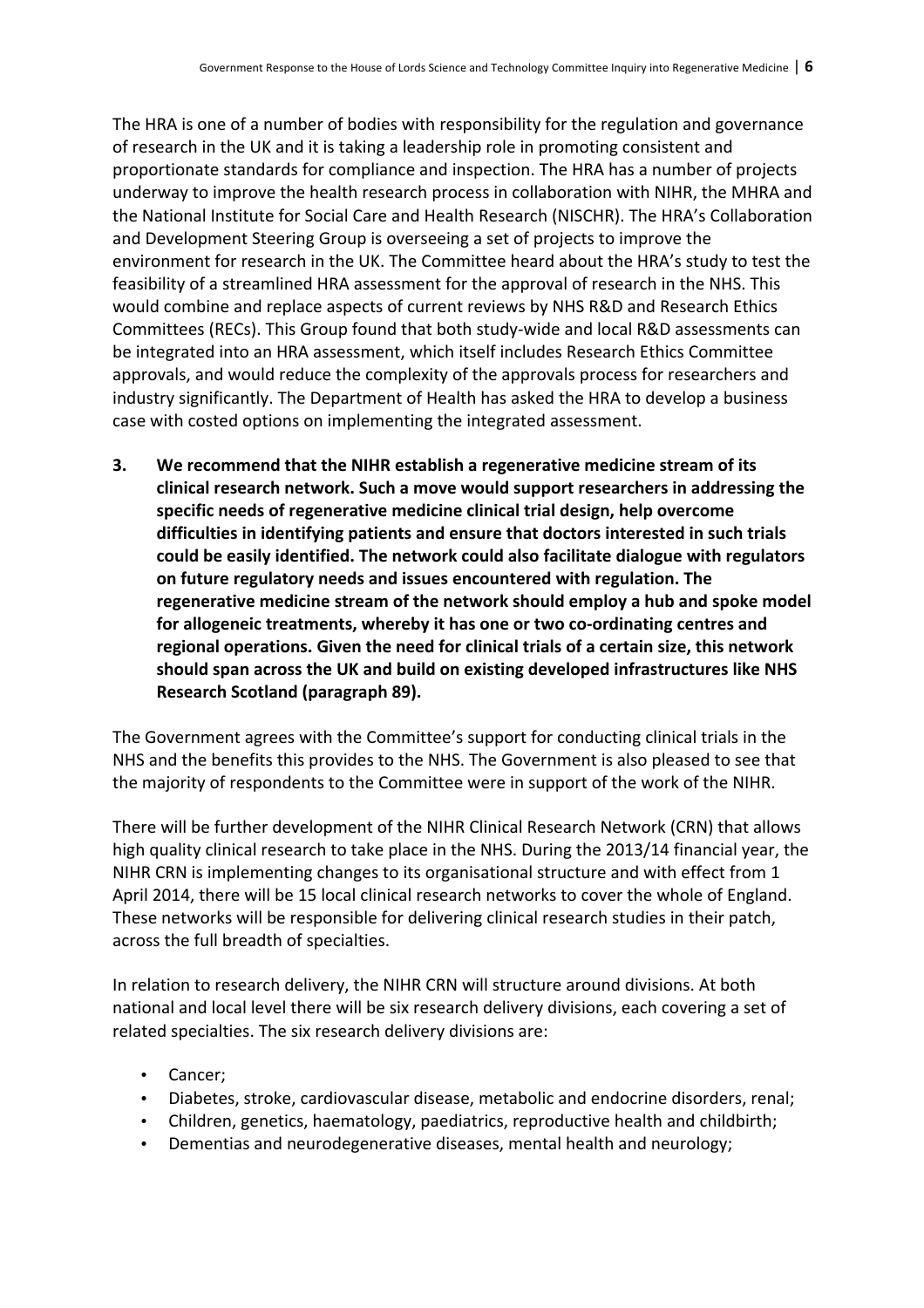- Primary Care, age and ageing, dentistry, HSR, public health, musculoskeletal, dermatology;
- Anaesthesia/peri-operative medicine and pain management, critical care, injuries/emergencies, surgery, ENT, infectious diseases/microbiology, ophthalmology, respiratory, gastroenterology, hepatology.

Studies in regenerative medicine will be supported within the relevant specialties above.

The NIHR CRN will continue to be part of the UK Clinical Research Network, which comprises the research networks funded by the UK Health Departments.

The NIHR also funds infrastructure within our world- class NHS and university partnerships to support experimental medicine and translate lab-based discoveries into new cutting edge treatments, technologies and diagnostics and other interventions in clinical settings, e.g. the NIHR Biomedical Research Centres, mentioned elsewhere in the Committee's report. The NIHR Office for Clinical Research Infrastructure (NOCRI) helps public, charity and industryfunded researchers to work in partnership with this infrastructure by supporting them to navigate the clinical research environment and find expert researcher collaborators, with the expertise, technologies and patient cohorts to meet their research needs. NOCRI also plays an important role in facilitating NIHR-supported Centres, Units, Facilities and Networks to work together to help drive the flow of innovative research for patient benefit. Case studies produced by NOCRI include examples of collaboration in regenerative medicine<sup>8</sup>.

As highlighted in the Committee's report, the NIHR Research Design Service (RDS) supports researchers to develop and design high quality research proposals for submission to NIHR and other national, peer-reviewed funding competitions for applied health or social care research. The RDS provides expert advice to researchers on all aspects of preparing grant applications including clinical trial design and governance.

NISCHR supports the development of high quality health and social care research and clinical trial design across Wales by funding Registered Research Groups (RRGs) Infrastructure Support Groups (ISGs) and Trial Units. RRGs provide the research infrastructure in priority themed areas by bringing together researchers to develop a portfolio of high quality research projects. Regenerative Medicine research is supported within the relevant RRGs.

**4.** We recommend increased dialogue between regulators and researchers in the form of regular regenerative medicine workshops, and that the MHRA produce a series of guidance notes (to be updated bi-annually) setting out clinical trial endpoint requirements for regenerative medicine, in consultation with the industry and academic researchers. UK regulators should learn from the example of FDA-CIRM workshops and similar efforts in other countries (paragraph 91).

The regulators in this area work closely together and they will continue to engage with those involved in the development of ATMPs, including researchers and the Cell Therapy

 

<sup>8</sup> <http://www.nocri.nihr.ac.uk/resources/case-studies/>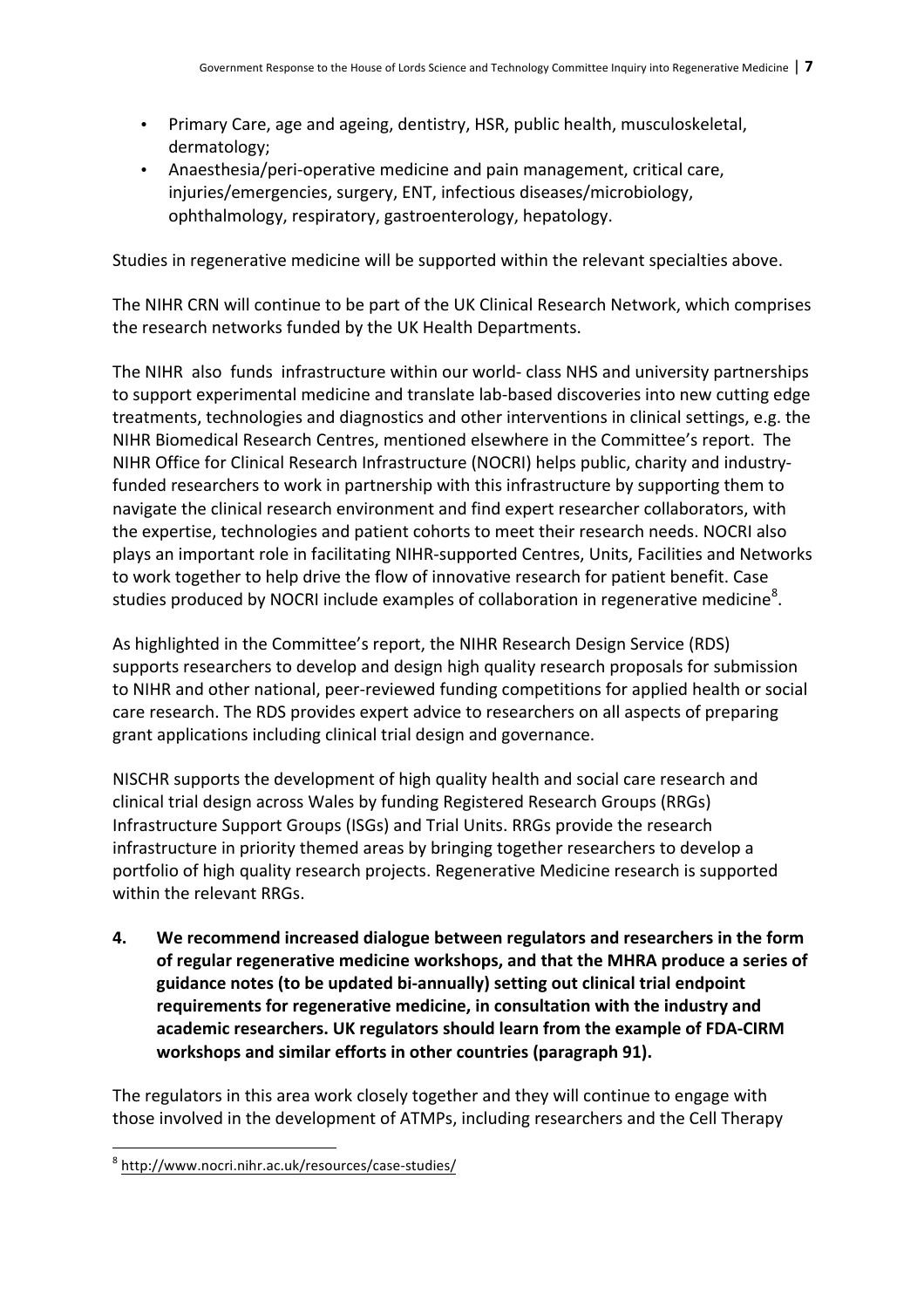Catapult, to help clarify the regulatory requirements that apply. The HRA recently held a regenerative medicine event hosted by the Cell Therapy Catapult to look at changes and discuss issues with the sector, regulators and representative bodies. The MHRA is currently organising a further cell therapy seminar to follow up one previously run in May 2010 and is aimed at academic investigators and SMEs.

The Committee will be aware that the legislative framework for conducting clinical trials of medicines, including ATMPs, is set at EU level. In view of this and in the interests of achieving consistency in guidance at EU level, the Government considers that it would be preferable to raise the specific recommendation about developing clinical trial endpoints with the European Medicines Agency (EMA) in the first instance. The MHRA will do this via the EMA's Committee for Advanced Therapies (CAT).

**5.** We recommend that the phase II disease teams of the TSB regenerative medicine platform, and other regenerative medicine funding programmes, specifically require researchers to involve manufacturing and scale-up experts in their development process to ensure that translational work is scalable and therefore deliverable to a large number of patients (where the disease area requires this) (paragraph 98).

The Government agrees with the Committee that the scaling up of regenerative medicine treatments is an important element for the successful delivery of these therapies to patients. This is why the role of manufacturing and scale-up of regenerative medicines is included within the UK Regenerative Medicine Platform. This was established by the BBSRC. EPSRC and MRC to address the technical and scientific challenges associated with translating promising scientific discoveries towards clinical impact.

The TSB and Research Councils will respond further to this recommendation.

**6.** Recognising the importance of capacity to deliver therapies at scale, both for trials and wider patients populations, and the fast-moving pace of the manufacturing and scale-up field, we recommend that the TSB and EPSRC undertake an annual stock**take of regenerative medicine manufacturing capacity and make recommendations** to BIS about future needs, with the first survey informing the Government's review of infrastructure investment. The Cell Therapy Catapult has begun work on such a survey so we recommend that this work is taken as a starting point. BIS must then act to ensure that appropriate infrastructure investment is made to support the field. At the very least, investment should be made in facilities to support the scaleup of treatments in mid to late stage clinical development. Money for this, and other recommendations, should be found by the re-prioritisation of budgets and innovative funding methods (paragraph 100).

The TSB and Research Councils will respond to the recommendation for an annual stocktake of regenerative medicine manufacturing capacity.

The Cell Therapy Catapult have presented the results of their current survey to BIS who will consider the evidence and its implications through a partnership project being run with the pharmaceutical industry on medicines manufacturing. Project findings will be presented to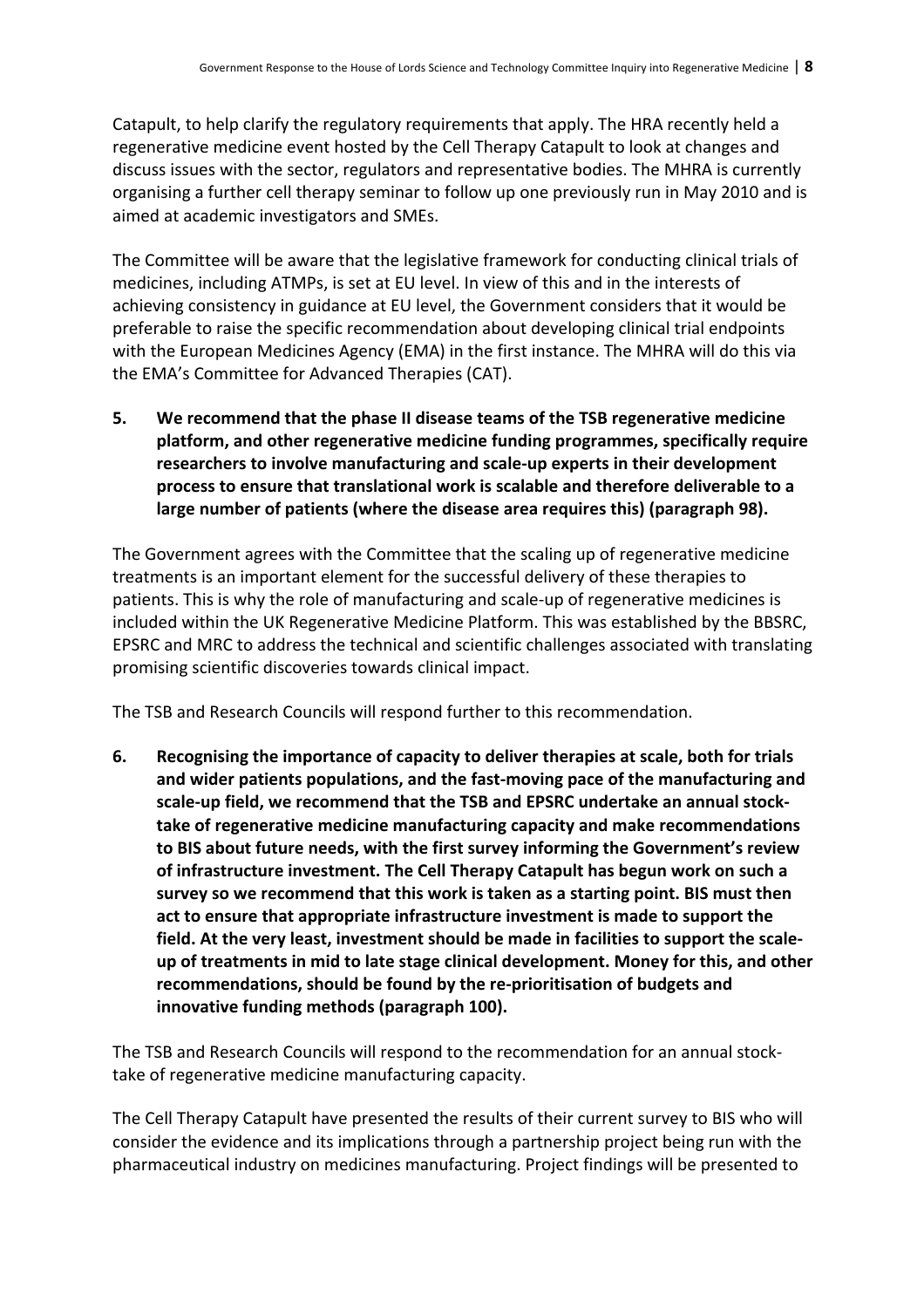the Ministerial Industry Strategy Group<sup>9</sup> at their November 2013 meeting and recommendations will then be considered by Ministers. The Cell Therapy Catapult has confirmed that it will continue to survey manufacturing capacity and capability in the UK along with forecasting demand based upon the pipeline of clinical trials activity and in market supply requirements.

**7.** UK capacity to manufacture at scale could be attractive to companies considering investing in or expanding operations to this country. We recommend that the UKTI Life Science Investment Organisation use the results of this survey to advise foreign companies on UK capacity to manufacture regenerative products (paragraph 101).

UKTI, through its Life Science Investment Organisation (LSIO), will work with the UK academic, business and clinical community to produce a set of externally facing marketing materials that articulates the UK regenerative medicine offer. This will include the funding environment, government support, basic science, clinical development, manufacturing, regulatory and product launch. The UKTI LSIO will promote this material through targeted business development activity using internationally recognised conferences to engage targeted regenerative medicine companies.

**8.** We recommend that the NHS develop a training programme for technical staff to support the development of cell therapies and other regenerative therapies at scale **(paragraph 103).**

The Government is committed to ensuring that the NHS workforce has access to high quality education and training and that is why we have established Health Education England to be the national leadership body for education, training and development of the health workforce. 

Health Education England have advised that they will work with the medical Royal Colleges to ensure cell therapies and other regenerative therapies are included in the relevant training curricula, through discussion with Colleges and the General Medical Council about addition to the curriculum during the next round of revision.

**9.** We recommend that the MHRA canvas views from industry on the suitability of current GMP requirements and, if there is significant discontent, take these problems to the European Commission to seek agreement on overcoming them **through amendments to the GMP Directive and associated guidance (paragraph 105).**

Within the European Economic Area (EEA) Good Manufacturing Practice (GMP) is harmonised at a community level and the responsibility for maintaining its currency rests with the GMP/GDP (Good Distribution Practice) Inspectors Working Group (IWG). This Group is hosted by the EMA and its members are representatives from across Europe and to ensure harmonisation includes observers from across the world. EU GMP is revised on an on-going basis in response to triggers raised by IWG members, the Commission and

 

<sup>9</sup> <https://www.gov.uk/government/policy-advisory-groups/ministerial-industry-strategy-group>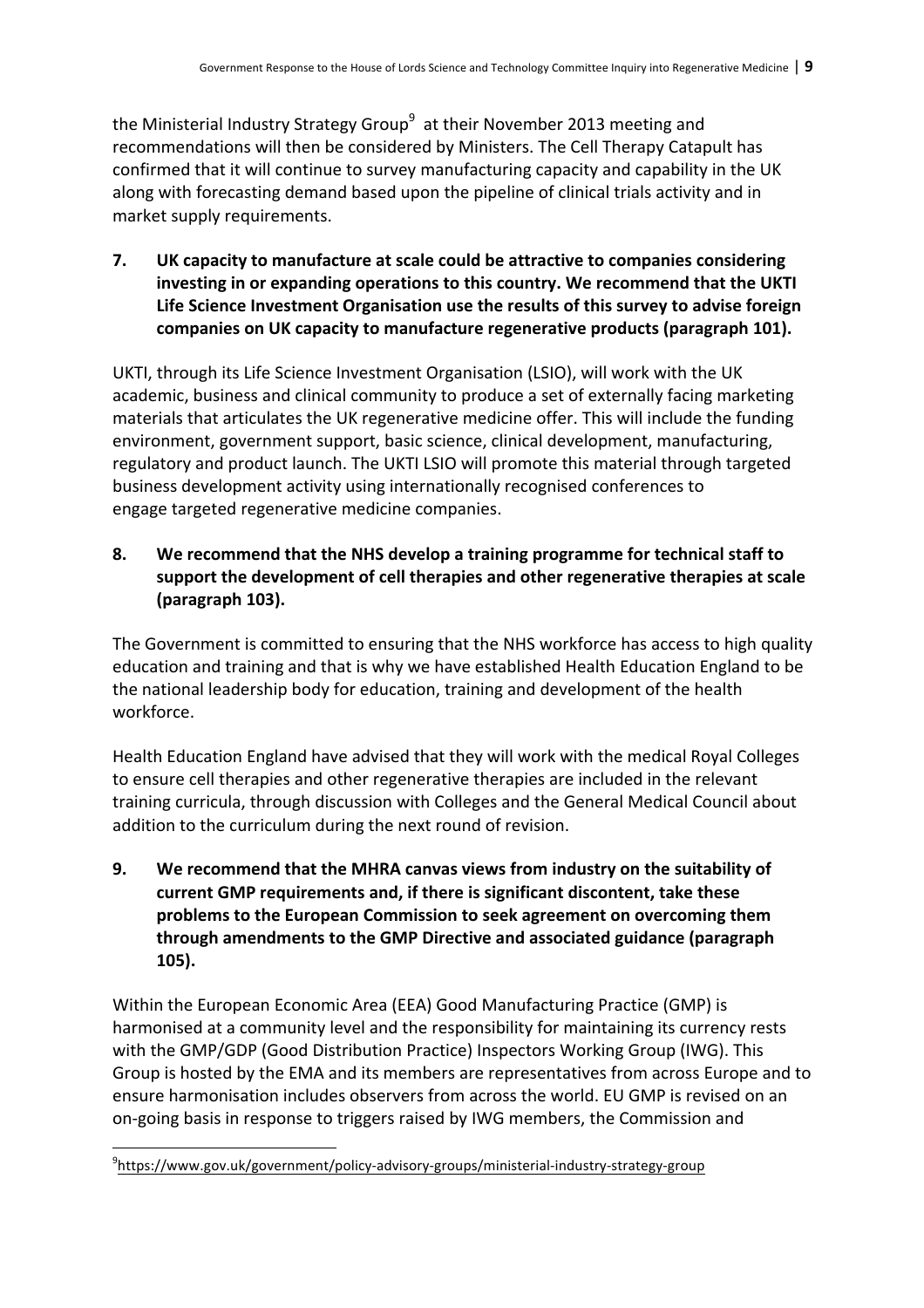industry. Information on revisions are publicly available via IWG's work plan and on the Commission's website, with the revision process for each GMP element involving at least two public consultation phases.

There are three parts to EU GMP and Annexes providing more detailed guidance on specific topics. The specific annex for biological, biotechnology and ATMP products for human medicinal product is Annex 2, which was recently revised with the UK being the rapporteur for this work. The revised annex came into effect on 31 January 2013.

In light of the very recent revision of the specific GMP guidance on ATMPs, industry's involvement in the revision process and ongoing changes elsewhere in GMP it is not considered necessary to take further action on this recommendation at this time. We do agree with the need to keep regulatory requirements under review and the MHRA will continue to monitor the impact of GMP requirements in the UK, raising any issues with the IWG where appropriate.

**10.** We recommend that the Department of Health establish a regenerative medicine expert working group to develop an NHS regenerative medicine delivery readiness strategy and action plan by December 2014. This group should report to the Secretary of State for Health directly and have the support of a high-profile, independent chair. The group must also contain NHS England officials, NHSBTS and devolved blood and transfusion services, regulators, researchers and industry representatives. We consider the role of the chair further in Chapter 5 (paragraph **110).**

The Government agrees with the Committee that different types of regenerative medicine treatments will require different delivery models. Some of which, such as bone marrow transplantation procedures, already have a well-established delivery route in the NHS.

To bring together those working in this area of delivering regenerative medicine treatments to patients in the NHS, the Government will establish a Regenerative Medicine Expert Group to deliver an NHS regenerative medicine delivery readiness strategy and action plan, as recommended by the Committee.

The Expert Group will be supported by the Department of Health and will include those involved in the commissioning and assessment of products such as NHS England and the National Institute for Health and Care Excellence (NICE), researchers and companies developing regenerative medicines, the regulators and patient representatives. Organisations such as NHS Blood and Transplant (NHSBT) and the Scottish National Blood Transfusion Service (SNBTS) will also be important members of the group as they already deliver regenerative medicines and have a key role in establishing delivery routes for future treatments. The Cell Therapy Catapult will also be a key member of the Expert Group and has already started to build networks to provide the linkage, communication and coordination to make the UK the preferred location for cell therapy development.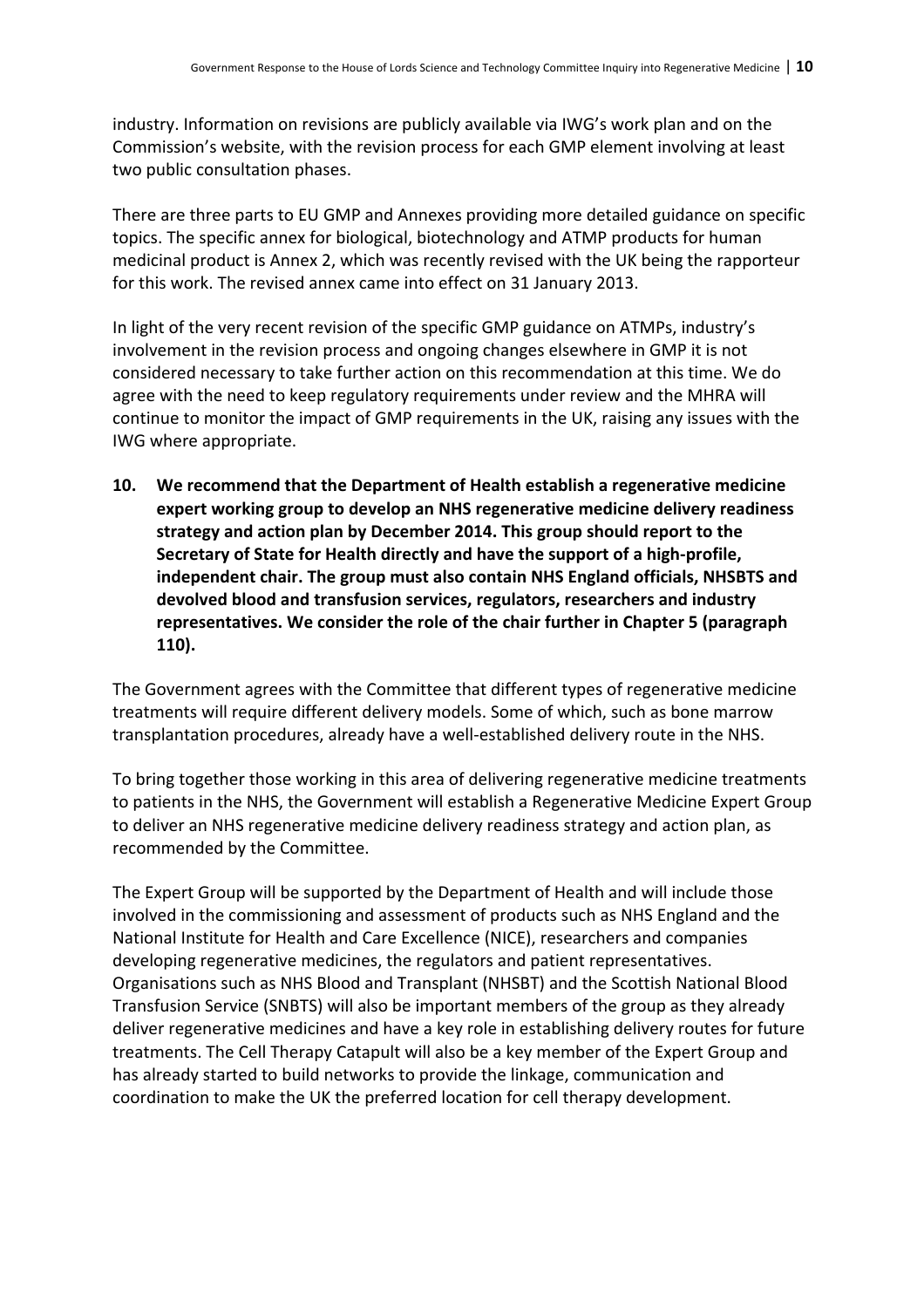As shown through the implementation of the recommendations from the *Innovation Health* and Wealth<sup>10</sup> report, the Government is committed to spreading innovation quickly and at scale throughout the NHS to improve outcomes and quality for patients and the NHS. NHS England directly commissions specialised services which allows consistent national clinical policies to be developed and implemented. The direct commissioning approach includes a process of Commissioning through Evaluation (CtE) and the piloting of an innovation fund. These approaches enable newer treatments to be delivered by a limited number of centres whilst expertise is developed and the clinical benefits to be evaluated in a controlled way.

CtE has been developed by NHS England as an innovative approach to the commissioning of prescribed specialised services for which there is currently insufficient evidence of relative clinical and/or cost effectiveness to warrant routine commissioning, but nonetheless have been identified by clinicians and patient representatives as having significant 'promise' as a potential treatment option. CtE is particularly pertinent to specialised and other lower volume procedures or services, where randomised controlled trial evidence is less prevalent, and where an alternative approach to evaluation therefore needs to be available to support commissioning policy decisions. NICE is supporting the design and evaluation of each CtE programme.

**11.** The Cell Therapy Catapult was only set up in May 2012 and we recognise that there is significant potential in the venture. However, we are concerned that it is seeking to achieve too much, too quickly, given the level of funding. We recommend that **the TSB and Cell Therapy Catapult prioritise its activities to enable the Cell Therapy** Catapult to focus on taking high growth potential projects through clinical trial to be phase III trial ready and developing links with the regenerative medicine community **(paragraph 124).**

The Cell Therapy Catapult has already initiated several projects advancing the translational agenda for regenerative medicine. The area of focus highlighted by the Committee is included as a key activity on the Cell Therapy Catapult business plan which was recently approved by the TSB Board.

The TSB and the Cell Therapy Catapult will respond further to this recommendation.

**12.** Furthermore, given the large number of potential funders, the TSB, research councils and NIHR should produce an online funding guide, regularly updated, to help researchers and SMEs know where they should apply at each stage of research and development in regenerative medicine (paragraph 125).

The Government agrees that a central place for information on the funding schemes available for research and development of regenerative medicines would benefit the sector. This will be included on the UK Regenerative Medicine Platform.

The Research Councils and TSB will respond further to this recommendation.

 $10$ http://webarchive.nationalarchives.gov.uk/20130107105354/http://www.dh.gov.uk/prod\_consum\_dh/grou ps/dh\_digitalassets/documents/digitalasset/dh\_134597.pdf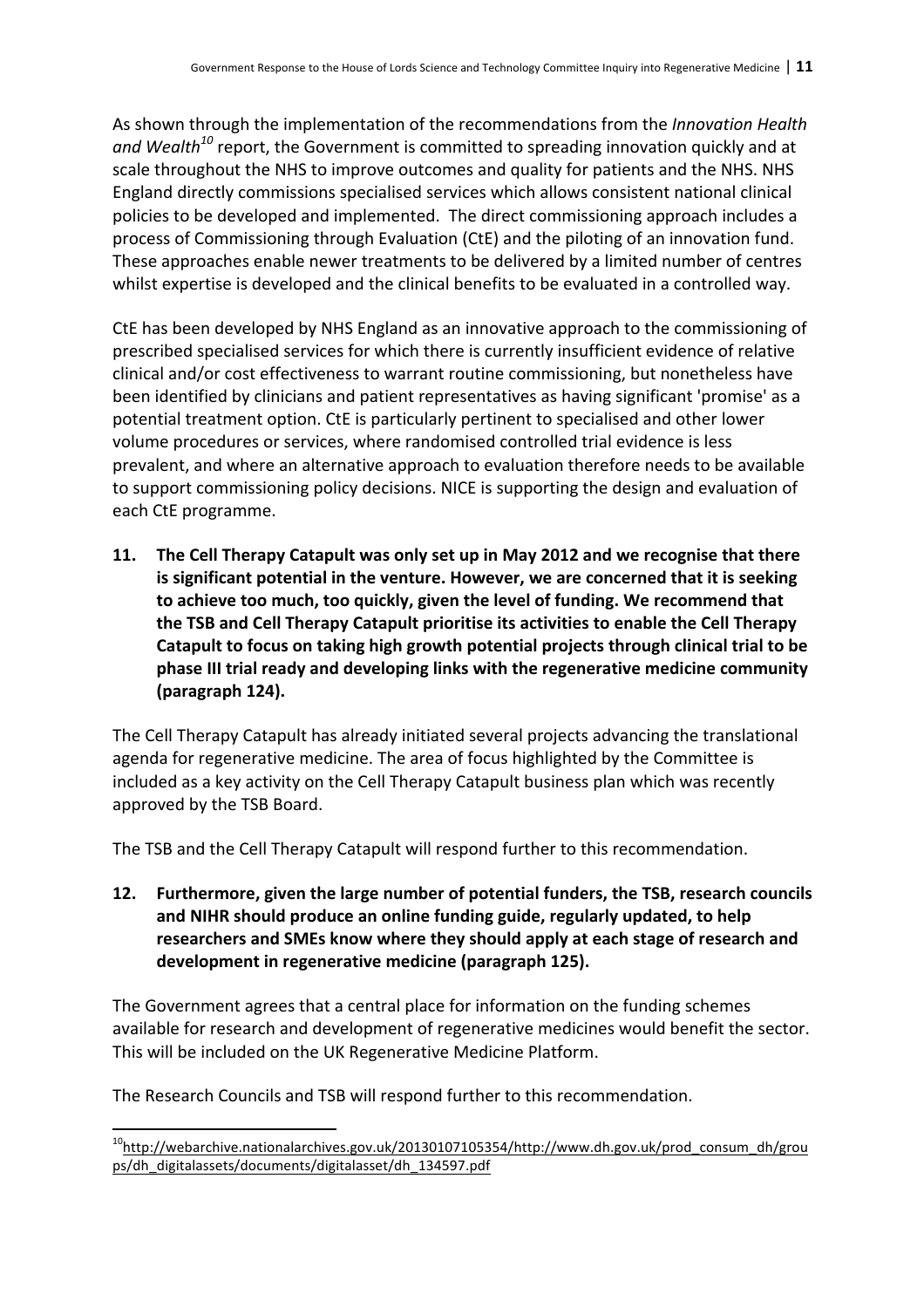**13.** There is insufficient TRL 6-8 funding available to support this fast-developing field. It would be unrealistic to depend exclusively upon additional funding coming from venture capitalist or "big pharma" investment. A mechanism must be found to fill this gap. Therefore, we recommend that the ESRC and the TSB commission an evaluation of innovative funding models, which spread risk and most likely will contain a degree of government matched funding or be underpinned by government guarantees, and recommend how additional funding could be provided for late stage clinical development in this field. The Government have said that this field has enormous potential and that they will support it. They must "put their money where their mouth is"; BIS and Her Majesty's Treasury must adopt the policy recommendation of the ESRC and TSB study (paragraph 127).

The TSB and Research Councils will respond to the recommendation to evaluate innovative funding models for late stage clinical development in Regenerative Medicine.

The Government is confident that regenerative medicine has enormous potential which is why we invest in the research base through the Research Councils and support commercialisation through the TSB. We cannot commit to adopting policy recommendations on regenerative medicine that might emerge from an Economic and Social Research Council (ESRC) and TSB study (if indeed they choose to fund such a study) although we will consider any recommendations of such a study.

**14.** There is significant commercial potential in the enabling tools and technologies, and commercial know-how associated with regenerative medicine—the regenerative medicine community must ensure that investors are aware of this potential. UK **Trade and Investment has a specific programme to attract inward investment in** regenerative medicine and so we recommend that they support the field by informing investors about the economic potential of investment in the field **(paragraph 133).**

UKTI, through its Life Science Investment Organisation, will share and train Embassy staff in the use of the marketing materials created. This has already been successfully rolled out with other sub-sector propositions such as stratified medicine. Through this engagement the UKTI LSIO will target specific overseas companies that are already investing in regenerative medicine.

The HRA has recently met UKTI and has committed to supporting their work by demonstrating improvements to the UK environment for research, including regenerative medicine. 

**15.** Concern over the cost of patenting, the sufficiency of support available for innovators and questions about the ability of universities to recognise the potential **in regenerative medicine patents lead us to conclude that the TSB should set-up a** time-limited support fund for regenerative medicine patents. This fund should be **open to university researchers who wish to pursue patents beyond the first stage, so** that potential income from regenerative medicine products is not lost. Such a fund would help foster this fledgling industry and be a helpful tool until university patent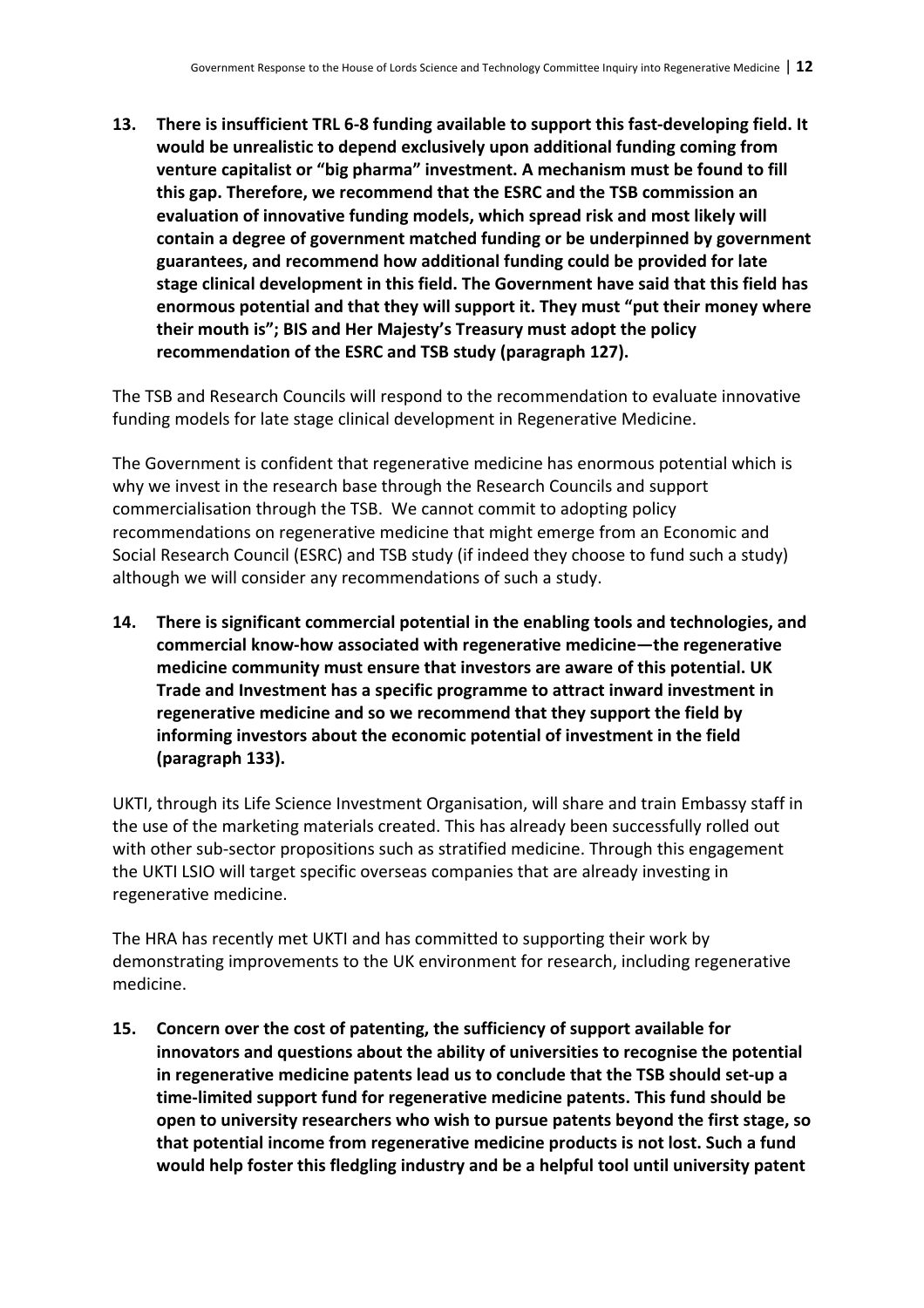## **offices are better placed to deal with the potential value of these products (paragraph 137).**

The TSB currently offers funding that can include the cost of patenting. Projects awarded funding through their collaborative R&D competitions can claim for costs associated with new patents generated within the project.

The TSB will respond further to this recommendation.

- **16.** We consider the NICE model for evaluating innovative treatments and cures to be **inappropriate.** It must devise suitable models that give appropriate consideration to the long-term savings sometimes offered by high up-front cost treatments **(paragraph 142).**
- **17.** NICE must ensure that its evaluation process recognises the higher initial costs of innovative treatments, without compromising its goal of assessing value-for-money in healthcare. Part of its value-for-money consideration should be that early investment in this field could unlock other treatments with significant economic impact, both in terms of savings to the health system and increased potential work productivity (paragraph 143).

NICE, in consultation with stakeholders, keeps its methodologies under review to ensure that they remain fit for purpose. We expect NICE will continue to do this and this will therefore allow it to take into account recommendations made by the Committee.

The recommendation discusses the evaluation process when there are higher initial costs. NICE's evaluation methods can, and do, assess drugs and treatments with high upfront costs, and they fully reflect all health gains to patients – including lifelong health impacts of curative treatments. A recent example is NICE's recommendation of the bone cancer drug mifamurtide (Mepact)<sup>11</sup> which is relatively costly but which can be curative for some patients. 

Another example is NICE's recommendation of Peginterferon<sup>12</sup> for hepatitis C in adults. The treatment costs more than the equivalent of two years of conventional treatment. In its evaluation, NICE recognised the drug's long term cost effectiveness because it prevents liver damage far in the future and the attendant consequences of that damage (cirrhosis, liver transplant, hepatocellular carcinoma).

When considering whether a treatment represents good value for money, NICE considers whether the benefits the treatment provides are enough to justify the losses to patients elsewhere in the NHS that are inevitable when funds are re-allocated from some other use. The "affordability" of a given treatment will therefore depend on the magnitude of the gains

 $11$ http://www.nice.org.uk/nicemedia/live/13593/56821/56821.pdf

[<sup>12</sup>http://publications.nice.org.uk/peginterferon-alfa-and-ribavirin-for-the-treatment-of-chronic-hepatitis-c](http://publications.nice.org.uk/peginterferon-alfa-and-ribavirin-for-the-treatment-of-chronic-hepatitis-c-ta200)ta200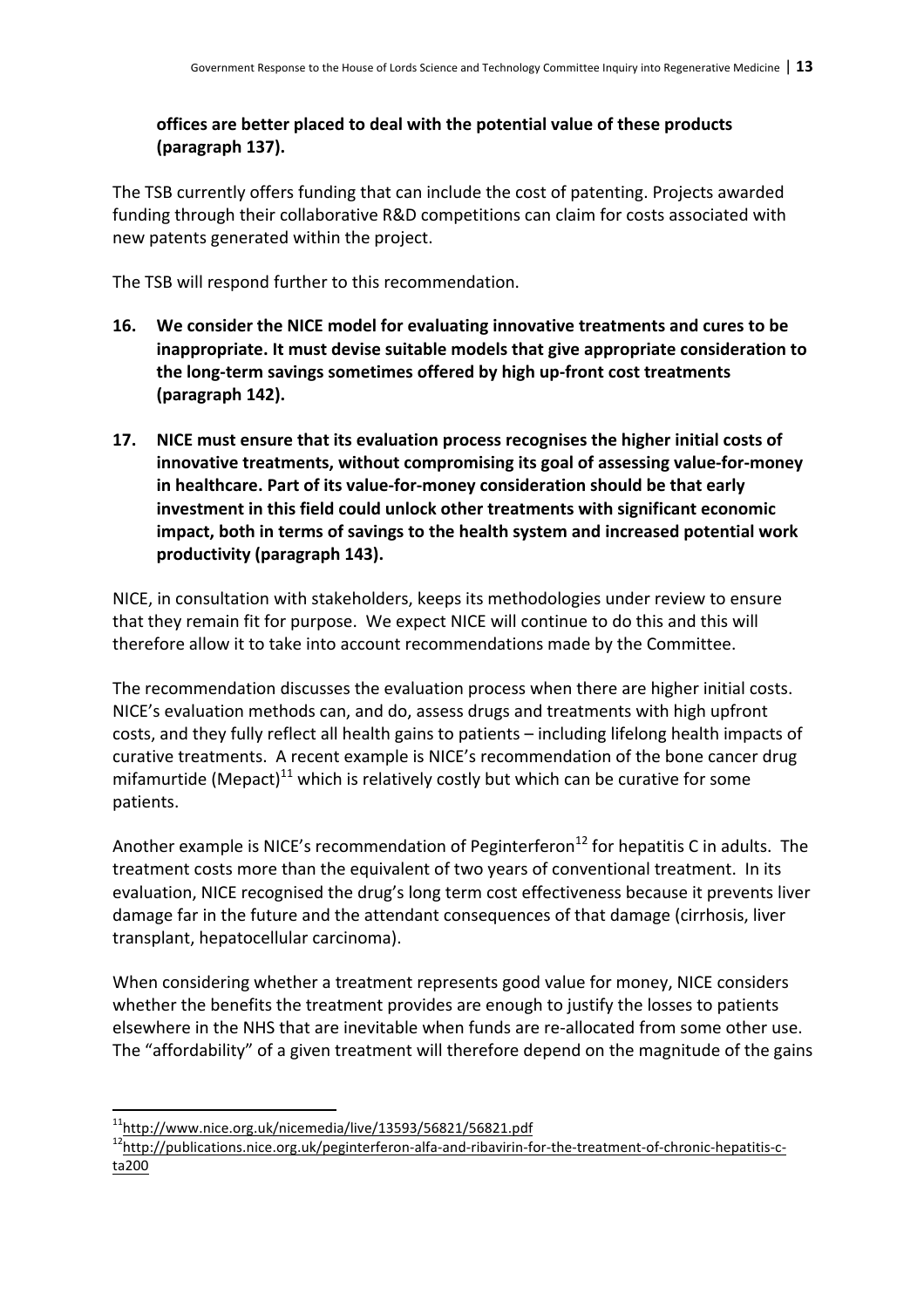it provides to patients, when compared to the costs it imposes on the NHS – and the magnitude of the losses to patients elsewhere.

A treatment which represents a cure for a condition that substantially shortens life would provide very large health benefits. Importantly, even though such a treatment may be "one-off", it is attributed the full amount of benefits expected over the patient's entire life time. Whether the benefits are achieved through a single intervention or continuous therapy is immaterial. It is therefore not correct to assert that the price at which such a treatment could be recommended would be limited at any particular level, as it would depend entirely on the duration of its impact.

For example, if a one-off treatment were to extend a patient's life by 2 years, it would be attributed the same benefits as 2 years of chronic therapy which had the same result, and would be recommended at the same level of cost to the NHS. However if a one-off treatment were to extend life by longer, for instance by 40 years, it would be attributed all the benefits accruing to 40 years of chronic therapy and could expect to be recommended at a commensurately higher cost to the NHS.

The Committee's report makes reference to value-based pricing for new branded medicines. The intention is that, under value-based pricing, the prices of innovative medicines will be more closely linked to the value of the health gain their innovation provides. Following consultation on Government proposals for assessing the values of medicines, the Department of Health explored in detail whether there should be a weighting for Therapeutic Innovation and Improvement, but found this was not supported by the evidence. The Department of Health believes that innovation in pharmaceuticals is important, and should be valued, inasmuch as it ultimately leads to improvements in treatments and benefits for patients and society. NICE is currently developing the new value assessment system for products covered by value-based pricing, and it is important to note that this assessment will be capable of reflecting the full value to society of the treatment's benefits – including the greater value society places on treating severely ill patients with high "burden of illness", and the "wider societal benefits" gained from treatments which, for example, allow patients to return to work or reduce the burden on carers.

**18.** We recommend that the Department of Health commit to an evaluation of value**based pricing after the first year of operation. We have no doubt that other** Parliamentary committees, such as the House of Commons Health Committee, will **keep a watching brief on this area—this is vital as appropriate reimbursement is of** great importance to the health of both this emerging industry and the established pharmaceutical industry (paragraph 146).

The value-based pricing system will need time to embed and we think that carrying out an evaluation after just one year of operation would be too soon to meaningfully assess the new arrangements. Moreover, it is doubtful that a regenerative medicine would have been assessed under value-based pricing within this timescale. However, as with all new systems, we will be keeping a watching brief on developments, and will evaluate it at an appropriate time.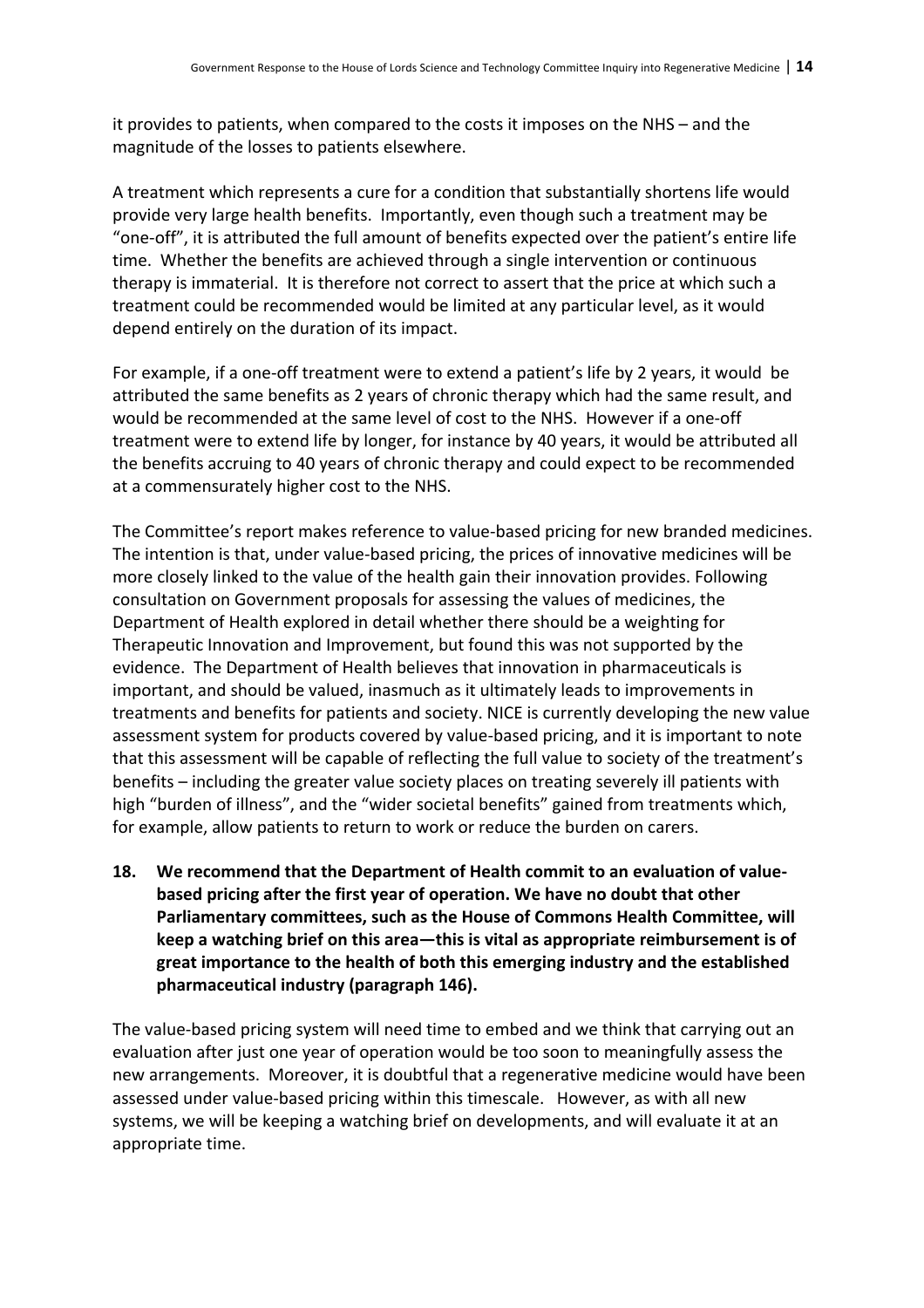**19.** NICE must ensure that it gives guidance to companies developing novel treatments on how to demonstrate comparability. One mechanism for this may be the seminars, developed as part of the life science strategy, which aim to show innovators how to demonstrate value. NICE's processes must allow for difficulties in demonstrating comparability for innovative treatments (paragraph 148).

NICE already provides a scientific advisory service, 'NICE Scientific Advice'. This is a fee-forservice consultation to pharmaceutical companies. By reviewing companies' early product development plans, NICE can advise companies in order to ensure that they produce relevant evidence for future submissions to NICE. NICE has also begun to offer scientific advice seminars for developers of medical technologies. Initial feedback suggests that developers of regenerative medicine technologies are not yet at the stage where they are seeking this kind of advice, due to the relatively early stages of development of these technologies. Nonetheless, the Committee's report recommendation of seminars is one that we welcome and one that NICE will be taking forward in collaboration with other organisations who offer similar types of advice.

**20.** The UK Government must ensure that its pricing and reimbursement systems are fit for purpose otherwise companies will base themselves in other countries (paragraph **150).**

The Government agrees that the pricing and reimbursement system for branded medicines needs to address a number of important objectives. In particular, it should focus on delivering the best possible outcomes for NHS patients, taking value and affordability into account. 

There is no evidence to demonstrate a strong link between domestic pricing and reimbursement systems and companies' decisions on where to locate investments or conduct research. As highlighted in the 2007 NERA study *Key Factors in Attracting Internationally Mobile Investments by the Research-Based Pharmaceutical Industry<sup>13</sup>,* pharmaceuticals are a global market, and companies locate where they can find the best science base at reasonable cost, taking into account other factors such as tax, flexible labour markets and economic stability. In recognition of this the Government has taken steps to strengthen the UK as an environment for life sciences. As set out in our *Plan for Growth*<sup>14</sup> and our *Strategy for UK Life Sciences<sup>15</sup>*, the Government is committed to ensuring that the UK encourages investment and innovation by the life sciences sector, and creates an environment where the NHS is a world leader in clinical trials.

**21.** The UK Government must take action to protect its citizens from rogue therapies at home and abroad. The primary tool to combat this is information. Patients must have access to information about the safety and efficacy of these types of

 

<sup>&</sup>lt;sup>13</sup>http://www.nera.com/extImage/PUB\_MobileInvestments\_Sep2007.pdf<br><sup>14</sup>https://www.gov.uk/government/uploads/system/uploads/attachment\_data/file/31584/2011budget\_growt h.pdf

<sup>&</sup>lt;sup>5</sup>https://www.gov.uk/government/uploads/system/uploads/attachment\_data/file/32457/11-1429-strategyfor-uk-life-sciences.pdf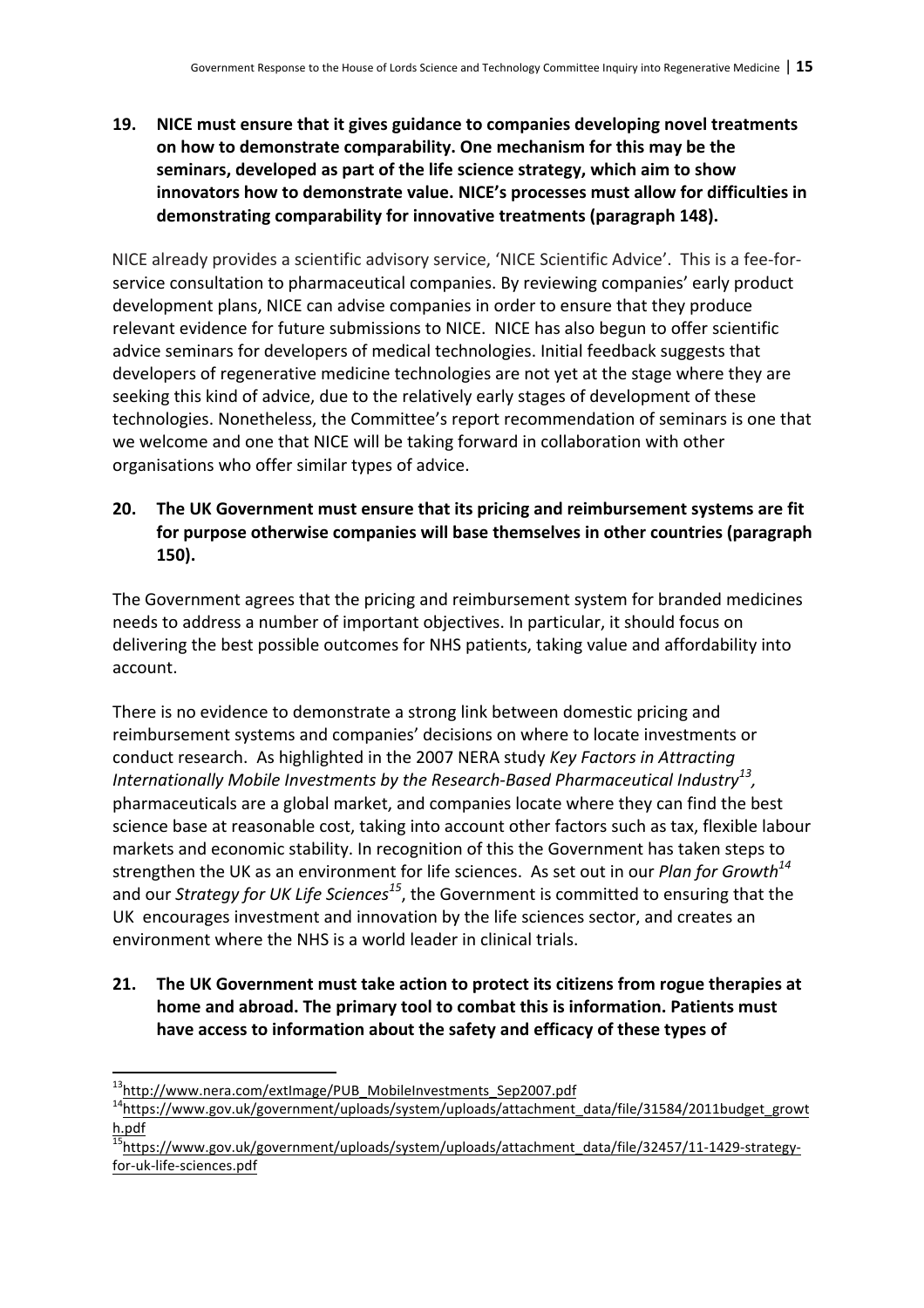treatments. The Government recommend that patients always consult their physicians about the possibility of travelling for treatment—this is, of course, correct. Furthermore, the NIHR has produced guidance for patients considering travelling abroad for treatment. We recommend that the Foreign and **Commonwealth Office (FCO) partner with the Department of Health to develop a** website, in the same model as FCO travel advice for countries, which, in the first **instance, contains summary assessments of the strength of safety measures in place** for innovative therapies abroad. In time, they might develop this further, in partnership with organisations such as the International Society for Stem Cell Research (who have begun work in this area), to identify unproven therapies and those who provide them (paragraph 152).

We have taken careful note of the concerns raised by the Committee on regenerative medicine tourism and the risk this has of causing serious harm to patients and the industry. The Government welcomes the support the Committee has expressed for patients discussing the possibility of travelling for treatment with their physicians and agrees that the availability of information for patients is important.

The Department of Health has already set up a website, through NHS Choices<sup>16</sup>, which is the UK's biggest health website and provides a comprehensive health information service to the public. NHS Choices provides advice and guidance for patients who are considering treatment abroad through their travelling abroad webpages, which links to the Foreign and Commonwealth Office travel advice for countries. Specifically on stem cell treatments, NHS Choices have also published 'Hope and hype – An analysis of stem cells in the media'  $17$ which includes information on what to consider when assessing stem cell treatments.

We will review and update the information contained on the NHS Choices website to ensure that the content is still applicable to those considering stem cell treatments abroad.

The Government also supports the work of the International Society for Stem Cell Research (ISSCR) in providing advice to patients through their 'Closer Look at Stem Cells Treatments' website, so that patients can evaluate claims of potential stem cell treatment. We will link to the information provided by the ISSCR, through the NHS Choices website, and to the workshop on unproven stem cell treatments being held by the ISSCR and the Institute of Medicine and National Research Council of the National Academies later this year.

**22.** The current EU ATMP Regulation is unclear. Terminology used such as "preparation on a non-routine basis" leaves too much room for interpretation. There is also uncertainty about whether a hospital exemption is still permissible when a fully validated, centrally approved Advanced Therapy Medicinal Product (ATMP) is available. We recommend that the UK Government, during the review of the ATMP **Regulations, make the case at the European Commission level for clarity on these** two points in the revised Regulations (paragraph 155).

<sup>&</sup>lt;sup>16</sup> http://www.nhs.uk/Pages/HomePage.aspx

<sup>&</sup>lt;sup>17</sup> http://www.nhs.uk/news/2011/11November/Documents/hope\_and\_hype\_1.0.pdf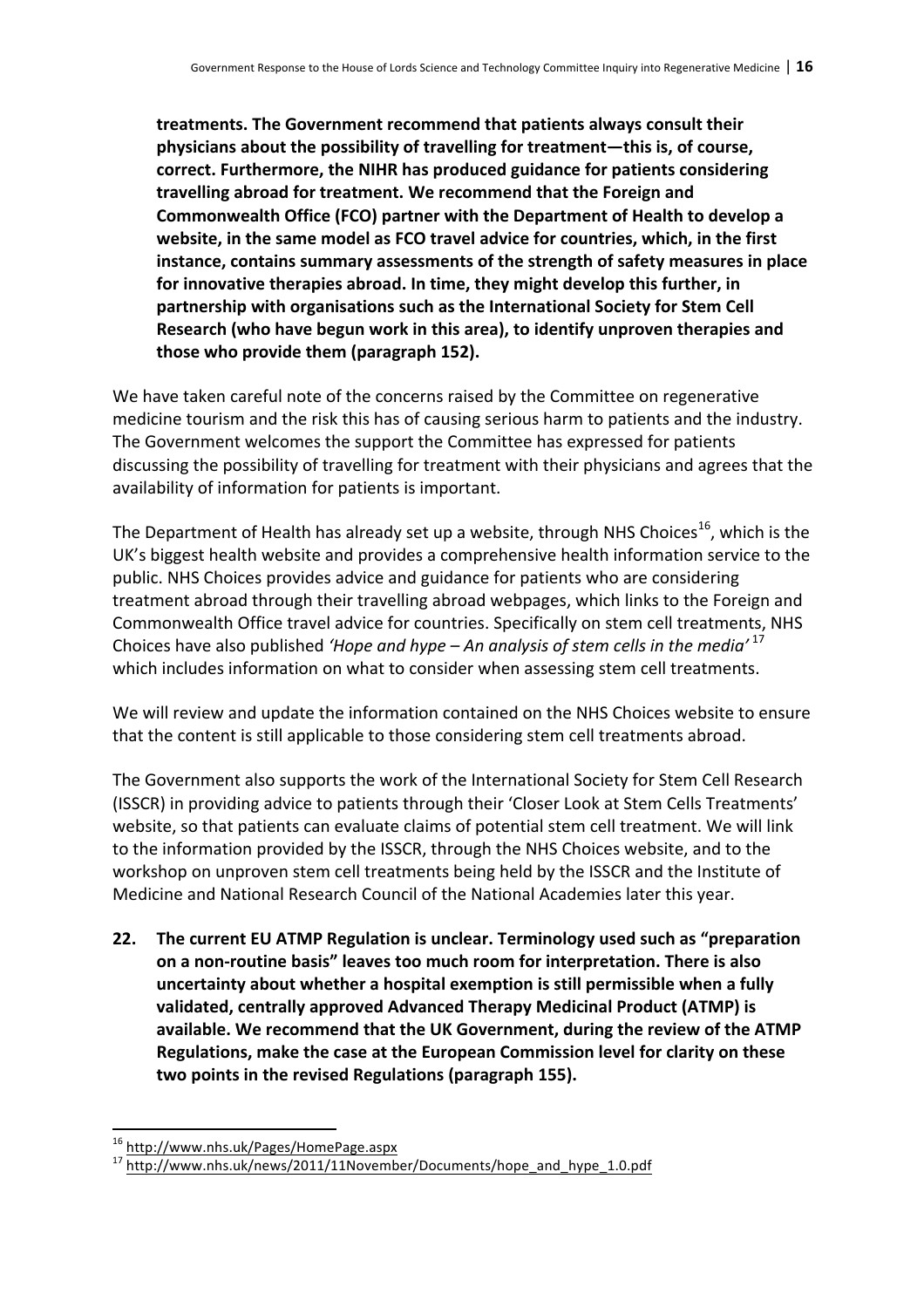The Committee has raised concerns that the hospital exemption provision under the ATMP Regulation is unclear and that there is inconsistency in interpretation in different Member States. The hospital exemption was included in the Regulation in recognition of the small scale activity that is carried out in this area in hospitals and reflects the different national arrangements that exist in Member States. Member States are responsible for operating their national schemes under the exemption. The hospital exemption provides an exemption from the usual marketing authorisation requirements but it is tightly drawn. It is also possible to supply ATMPs as unlicensed medicines where the product is supplied under the derogation that applies under the main medicines Directive (Article  $5(1)$  of Directive 2001/83/EC). Under this latter scheme, an unlicensed medicine may be supplied to meet the special needs of an individual patient under the direct responsibility of a clinician where an equivalent licensed product is not available. The MHRA has published guidance on the hospital exemption, 'preparation on a non-routine basis' and the Article 5 (1) schemes in the  $UK<sup>18</sup>$ .

The European Commission consulted earlier this year on the operation of the Regulation. The point the Committee has raised about whether it is permissible to operate under the hospital exemption when a centrally authorised ATMP is available was raised by a number of respondents from industry to the Commission's consultation. The Commission will publish a report on the operation of the Regulation by the end of 2013. The Government will continue to monitor the impact of the UK's hospital exemption scheme, although to date only one authorisation has been applied for and granted to operate under the UK's scheme. 

## **23.** To realise the full potential of this global industry, and to ensure the UK is an attractive location for regenerative medicine companies to invest in and to undertake their clinical trials in, the UK Government must take the lead in promoting harmonisation of regulatory requirements (paragraph 156).

The Government agrees with the Committee that there is a need for greater harmonisation of regulatory standards and requirements across the world. While the legislative framework for ATMPs is set at European level, the UK plays an active role in drafting and developing EU legislation and the underpinning guidance documents that interpret the legislative requirements. The ATMP Regulation was the first step in regulatory harmonisation at EU level specifically aimed at these products and was an important step in opening up European markets. While the UK's aim is to be active in influencing issues at an international level, harmonisation issues are normally progressed most effectively when the UK is part of a wider initiative. Regular dialogue takes place between regulators at a global level. There is, for example, regular dialogue and exchange of information and views between the EMA's CAT and the US Food and Drug Administration via regular teleconferences.

Negotiations on a new EU Clinical Trials Regulation are currently taking place. This Regulation will replace the current Clinical Trials Directive and will lead to more harmonisation in the EU on the rules for the conduct of clinical trials and will make it easier

<sup>18</sup>http://www.mhra.gov.uk/Howweregulate/Advancedtherapymedicinalproducts/Aboutadvancedtherapymedi cinalproducts/#l1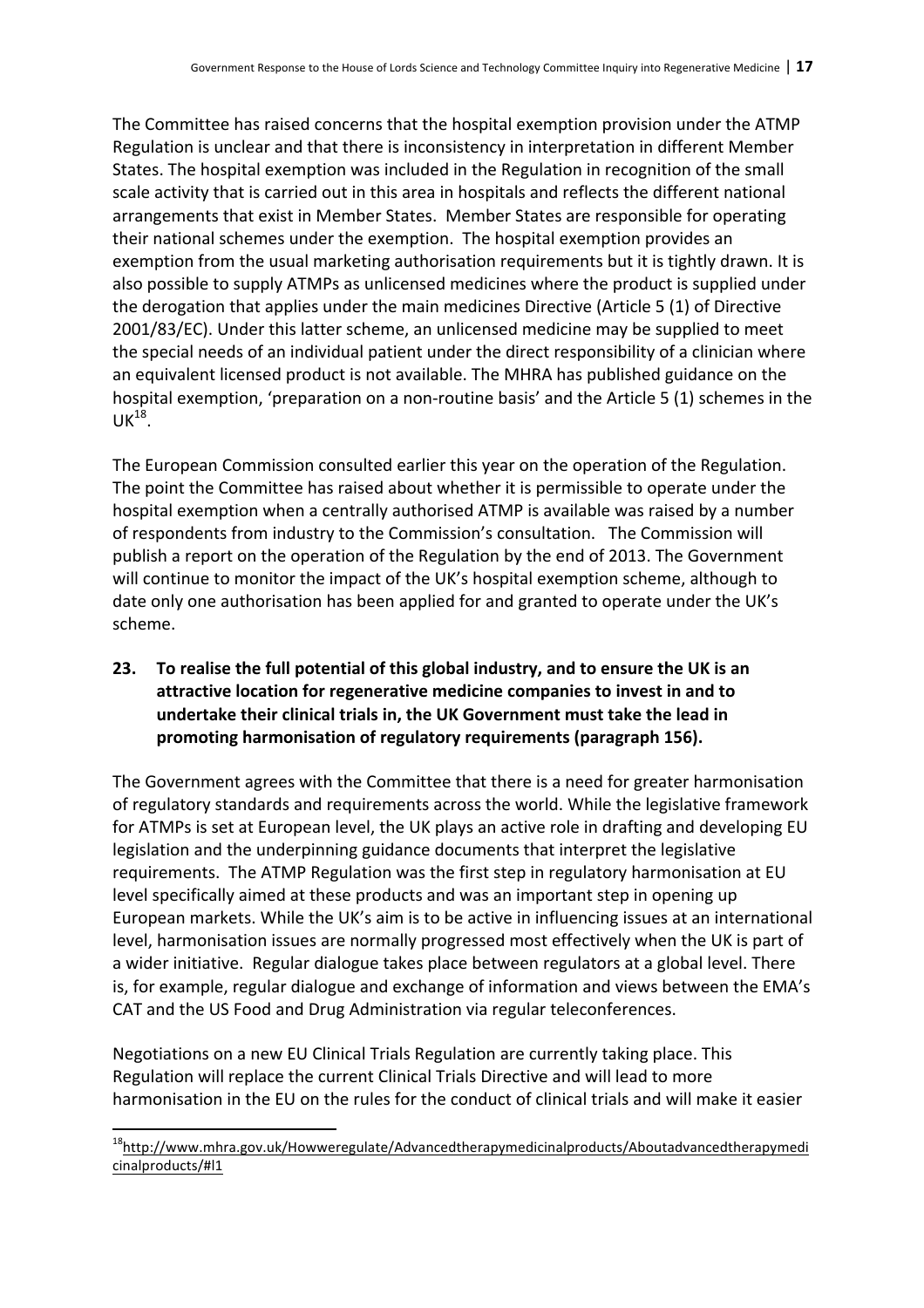to conduct multi-state clinical trials. The Government expects the negotiations to be finalised in 2014 and we are committed to ensuring that the UK is an attractive location to undertake clinical trials. The HRA is supporting this agenda through its activities to improve the environment for research through the Collaboration and Development Group and the improvement to the GTAC service mentioned in response to recommendation 2.

**24.** We recommend that the Government also appoint the chair of the independent regenerative medicine delivery expert working group as the UK's regenerative medicine champion. This person would foster links between the many stakeholders (including, but not limited to, investors, basic scientists, clinicians, manufacturing experts, delivery networks, regulators), drive forward the regenerative medicine agenda and represent the UK's interests on the global stage. This champion should have a budget and support from a Government office (paragraph 160).

The Government will be establishing a Regenerative Medicine Expert Group to create an NHS regenerative medicine delivery readiness strategy and action plan. The membership of the Expert Group will provide coordination of the development of the regenerative medicine field in the UK, with a focus on ensuring the delivery of regenerative medicines into the NHS.

The Committee have mentioned the coordinating role that the Cell Therapy Catapult may provide and we are keen for this to be the case, with the Cell Therapy Catapult being key members of the Expert Group. An important part of the Cell Therapy Catapult five year business plan is to put itself at the centre of the industry and provide the linkage, communication and coordination that the industry needs to make the UK the preferred location for cell therapy development.

We will give careful consideration as to whether the Chair of the Regenerative Medicine Expert Group should also be appointed as the UK's Regenerative Medicine Champion. Until the group is established and a Chair appointed it would not be suitable to give them this role at this time.